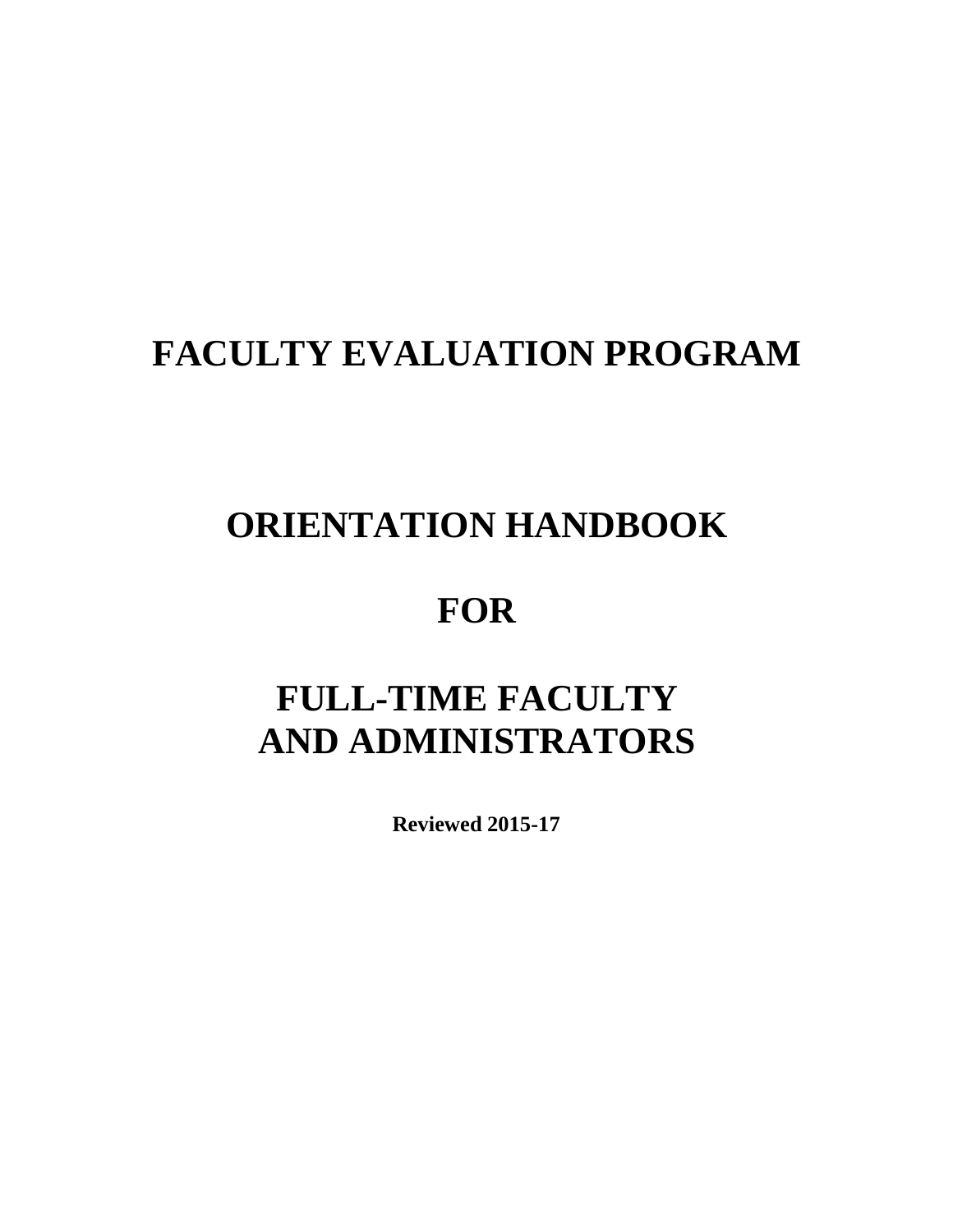## **Table of Contents**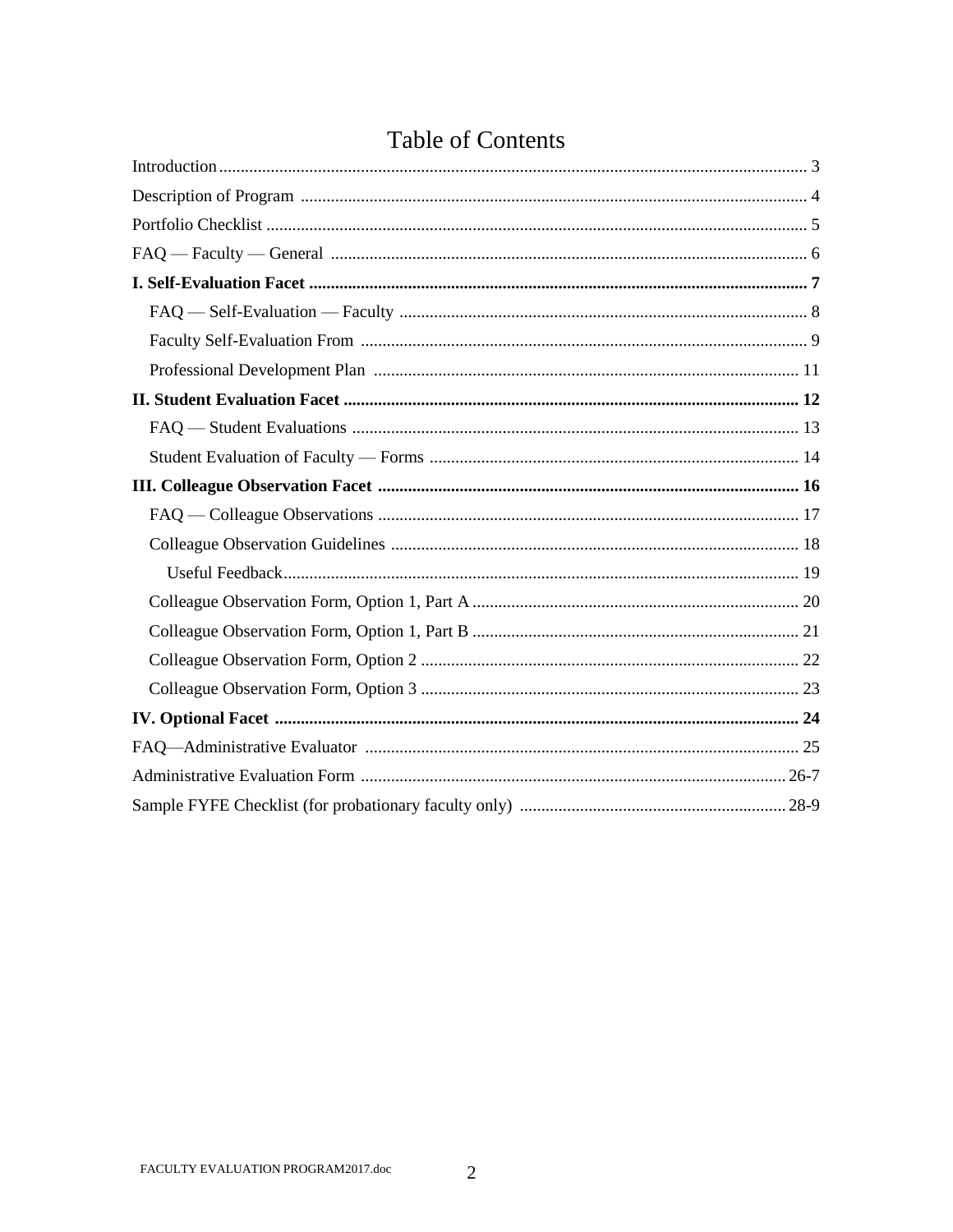## **INTRODUCTION**

**This Faculty Evaluation Program was developed over a three and a half year period by the Faculty Evaluation Task Force.**

**The original Task Force was created in January, 1997 to address recommendations made in the Northwest Commission on colleges and Universities Accreditation Report concerning faculty evaluation. The Task Force mission was to create a consistent, relevant procedure for regular and systematic evaluation of faculty performance in order to ensure teaching effectiveness.**

**The evaluation packet and process was reviewed and updated by a committee of faculty and deans in 2015-17. The revisions include:**

- **1. suggestions and directions for including additional information about non-instructional duties in the portfolio;**
- **2. new instructions for probationary faculty hired on or after July 1, 2016;**
- **3. reformatting for clarity.**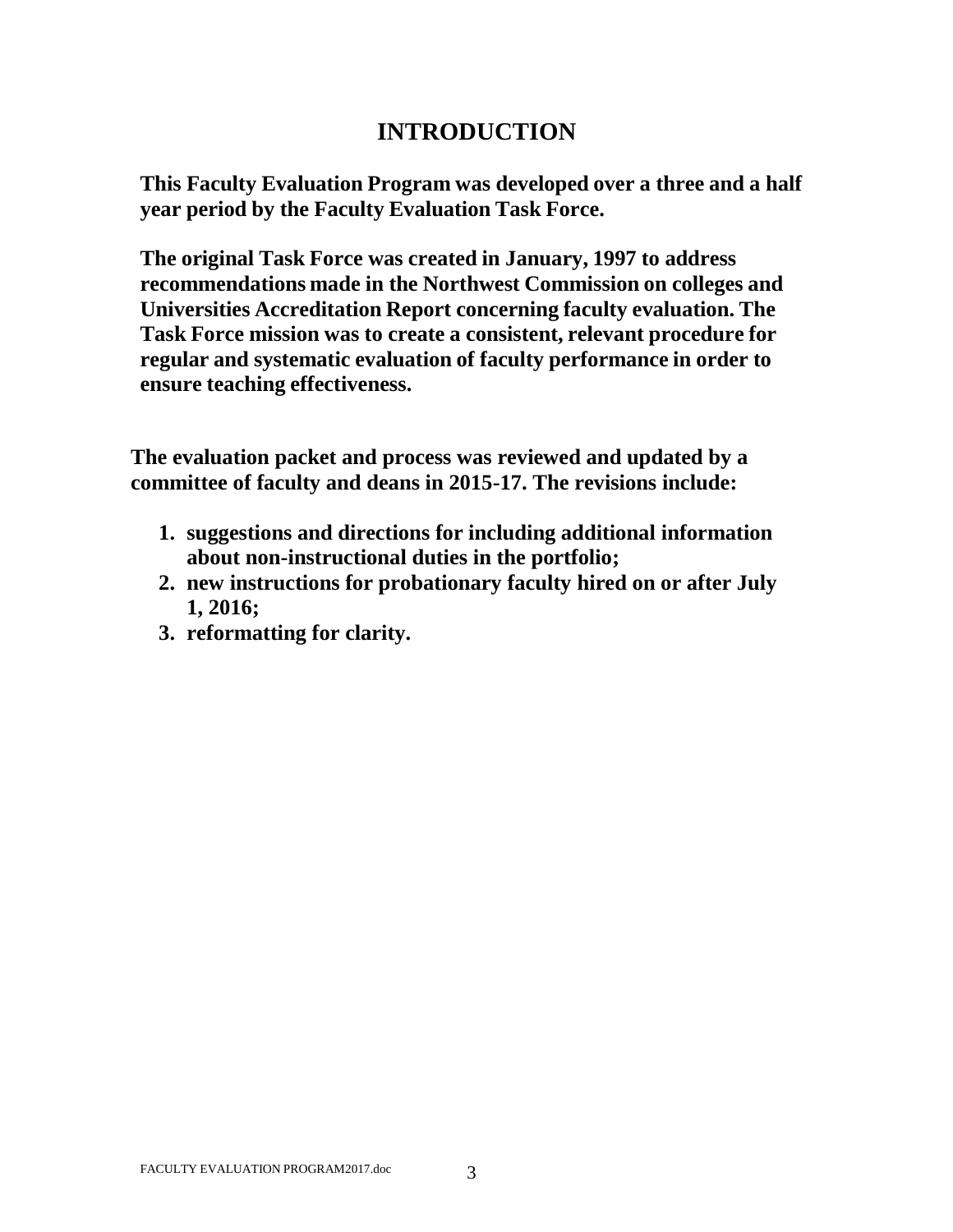## FACULTY EVALUATION PROGRAM

## DESCRIPTION OF PROGRAM

Each faculty member hired prior to July 1, 2016 must complete a self-evaluation, at least one student evaluation, and one colleague observation every year. The evaluation program allows for documentation of teaching to be compiled every year, giving the evaluating administrator more information upon which to base the administrative evaluation, which for regular faculty will take place every third year.

Probationary faculty have additional requirements. Probationary faculty hired prior to July 1, 2016 compile portfolios in the same manner as regular faculty but have different due dates and additional administrative evaluations; see the contract for details. Probationary faculty hired July 1, 2016 or after compile additional materials in their evaluation portfolios and have additional administrative evaluations; see p. 5 of this handbook for details.

In this program, with self-evaluations, student evaluations, and colleague observations completed every year, the administrator will have a packet of information for each faculty member that covers the three year evaluation cycle. This involves more information for faculty to compile, and there is much more information for the administrator to review, but as the goal of the program is continuous improvement in teaching effectiveness, a steady process may be more efficient than a cyclical review. More importantly, as a primary focus of the evaluation program is teaching effectiveness, a constant review of teaching performance allows faculty to collaborate and share strengths continually. Faculty have the responsibility to bring forward a complete portfolio including information related to their primary responsibilities and duties.

This program focuses on regular and probationary full-time faculty. Faculty will receive notification letters at the start of each fall term providing due dates and reminders for maintaining portfolios.

#### **Special note for faculty whose responsibilities do not primarily consist of teaching courses:**

Faculty who do not primarily teach courses may replace either the student evaluations or the colleague observation, or both, with other materials. The only materials to be used are those which

1. Have been mutually agreed upon by the faculty member's department and evaluating administrator;

2. Are directly related to the faculty member's job description.

Departments containing affected faculty and their dean/director should create and/or review their list of eligible materials annually (perhaps at fall in-service).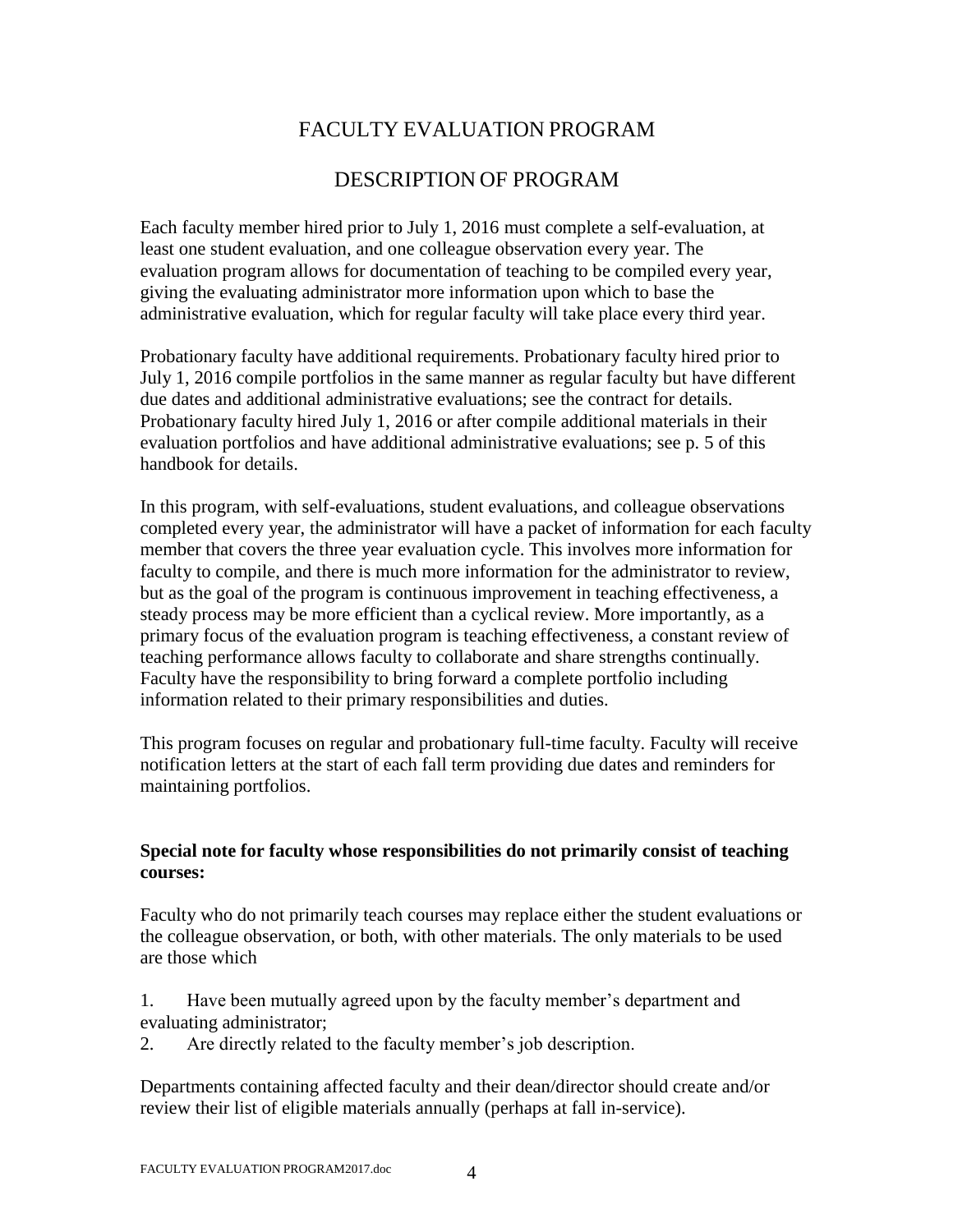#### PORTFOLIO CHECKLIST

Faculty must collect materials according to the appropriate chart below and submit the portfolio for the administrative evaluation(s). Check your notification letter for your specific due dates.

#### **Regular full-time faculty and probationary faculty hired prior to July 1, 2016**

Collect at least one of the following materials every year

- Self-evaluation see p. 7
- Professional Development Plan see p. 11
- Student evaluations see p. 12
- Colleague observation see p. 16

#### **Probationary faculty hired on July 1, 2016 or after**

Collect the following materials by the end of the first week of the second term of probation:

- All student evaluations from the first term of probation see p. 12
- Self-evaluation see p. 7
- One colleague observation see p. 16
- Checklist of completed work from First Year Faculty Experience see p. 28

Collect the following materials by the end of the first week of the third term of probation:

- All student evaluations for that academic year see p. 12
- Self-evaluation see p. 7
- One colleague observation see p. 16
- Checklist of completed work from First Year Faculty Experience see p. 28
- Professional Development Plan see p. 11

Collect the following materials for the second and subsequent years of probation

- All student evaluations for that academic year see p. 12
- Self-evaluation see p. 7
- One colleague observation see p. 16
- Professional Development Plan see p. 11
- Additionally, you are encouraged—but not required—to include materials from evaluations completed in the third term of the first year of probation. Regardless of whether or not you include them, if your evaluating administrator informs you in writing, s/he may also consider these student evaluations in compiling your administrative evaluation.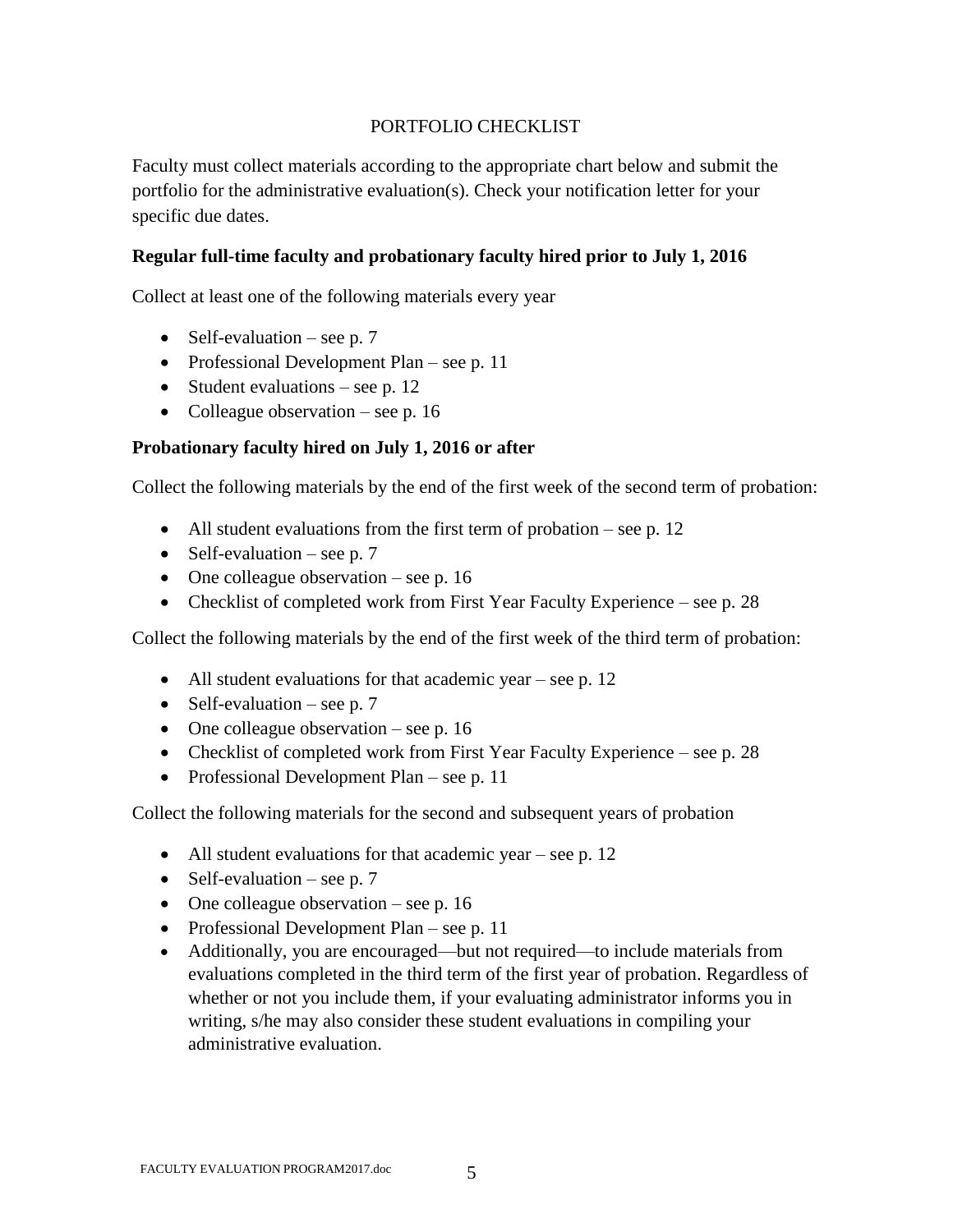#### FREQUENTLY ASKED QUESTIONS - FACULTY - GENERAL

1. What do I have to do?

Faculty need to complete the three facets of this program - self-evaluation, student evaluation, and colleague observation - every year. Faculty determine which optional documents - in addition to the standard evaluation forms - to include in the portfolio.

2. This sounds like a lot of work for faculty. How will I know what to do and when to do it?

Faculty do have the responsibility for compiling their portfolio for evaluation. This Orientation Handbook provides explanation and forms. One suggestion is to complete the self-evaluation in the fall or summer, have the student evaluations in the winter, and arrange the colleague observations in the spring. That way the procedures are spread out and we won't have to do everything in one term. If you're scheduled for an administrative evaluation, you will receive notification by November and time lines from your division office.

Probationary faculty will be notified of their due dates in writing at the beginning of the academic year and no less than six weeks before the portfolio is due.

Per Article 13 of the Faculty Agreement, each regular faculty member will be evaluated every third year by the evaluating administrator. The lack of an evaluation shall not be used to deny a regular faculty member any benefit, monetary or nonmonetary, to which the faculty member would have otherwise been entitled had the faculty member received a satisfactory evaluation.

3. What do I do with all my evaluation materials?

It will be the faculty's responsibility to complete, compile, and store the evaluation materials in a portfolio. Regular faculty will submit the portfolio to the appropriate administrator on the appropriate date during the administrative evaluation year.

4. What if I don**'**t turn in a complete portfolio?

Article 13 requires that faculty maintain and submit a complete portfolio as part of their administrative evaluation.

5. What if my primary responsibilities do not include instruction?

Each component of the evaluation process includes options for faculty who do not regularly teach in the traditional or online classrooms. If you wish to replace the student evaluations or the colleague observation (as they are described in this handbook), or both, with something else, you may replace them with materials your department and evaluating administrator have mutually agreed on as options.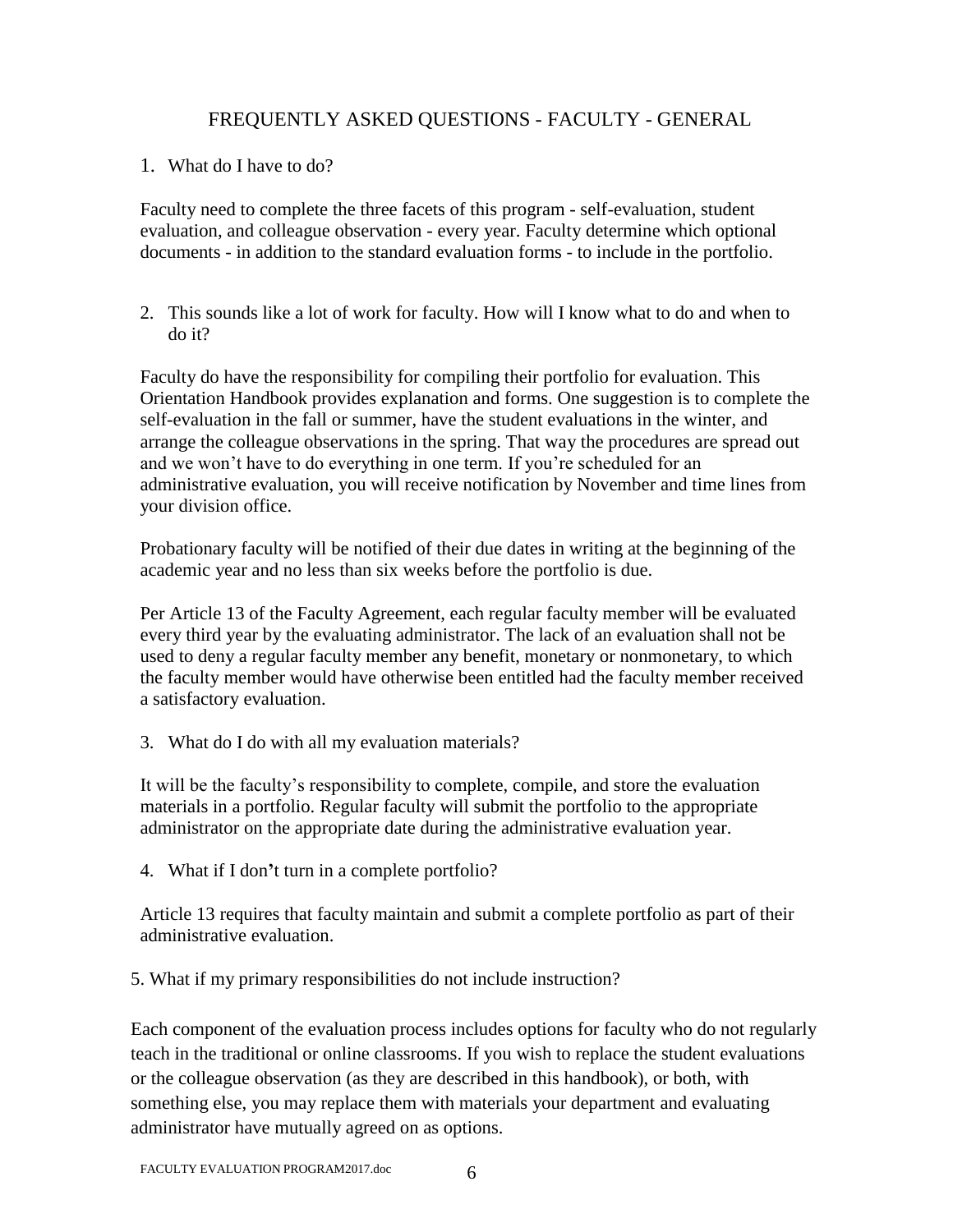## I. SELF-EVALUATION FACET

The faculty member completes the professional development plan and self-evaluation form.

These two basic forms are all that are required. Any optional pieces to be included should be discussed with the Dean.

#### BASIC EVALUATION PACKET:

Professional Development Plan - 1 every year - Goes to HR by March 15. See attached.

Self-evaluation form - 1 every year - See attached.

Optional materials - Some examples include: Teaching log; Teaching Portfolio; Video-taped lessons Personal definition of effective teaching Personal examples of effective teaching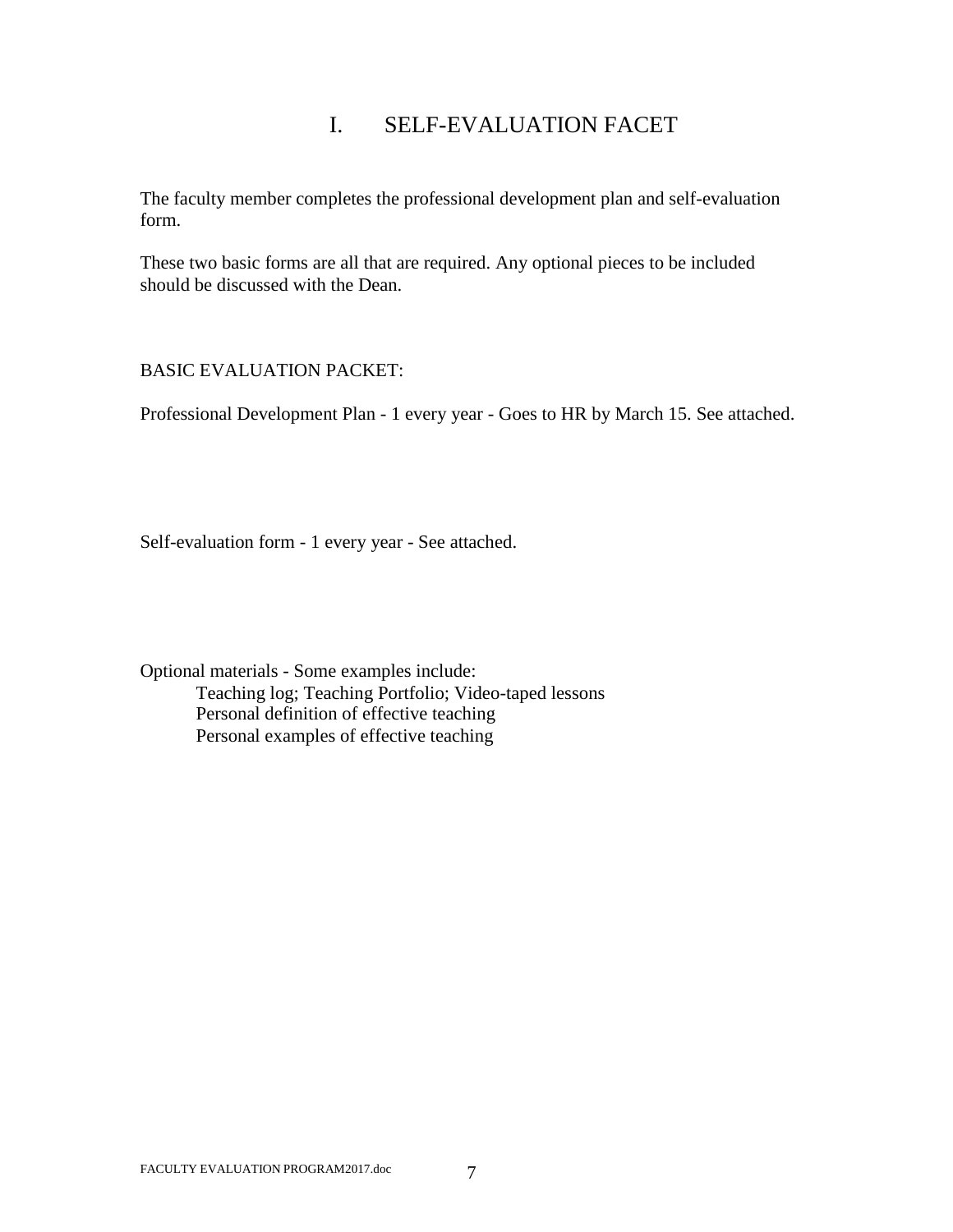## F A Q - SELF-EVALUATION - FACULTY

What forms do I use and how do I access them?

The forms are on the internal HR website.

- 1. Sign in to www.myclackamas.edu and select Internal Departments.
- 2. Select Human Resources
- 3. Go to Information for Employees, and select Performance Management
- 4. Select Evaluation Program Packet or an individual form you want.

When do I have to complete these forms?

The portfolio with evaluation materials is due March 15 for regular faculty.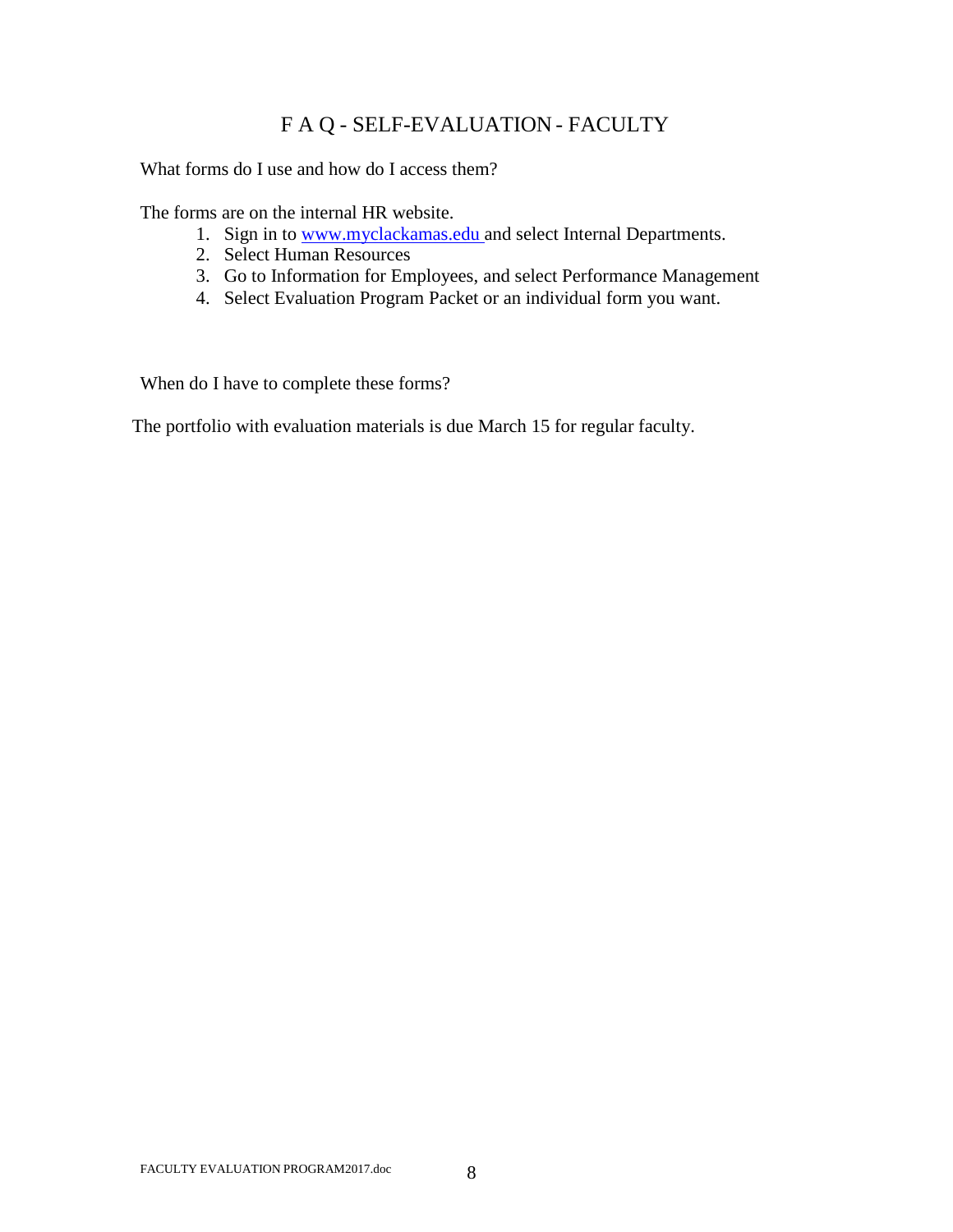#### **FACULTY SELF EVALUATION**

Faculty Date Date Academic Year:

**The purpose of this evaluation is to supply the Dean/Director with information to use in preparing your administrative evaluation.**

**Highlights of your responses in the following categories will be included in your administrative evaluation which becomes part of your personnel file.**

**I. Service to the College and Community (Includes college, community, and association committees and activities.)**

CCC Committees:

CCC Activities: (Includes guest lectures, panel discussions, other intra-campus or offcampus presentations.)

Community Service: (Includes activities that relate to job description, e.g. volunteer work, activities with Rotary, Chambers of Commerce, Advisory committees.)

#### **II. Professional Development Activities (Includes membership in professional organizations, travel, conferences, seminars, courses taken, professional readings, publications.)**

Professional Organizations:

Travel:

Conferences/Seminars:

Courses:

Publications:

Honors: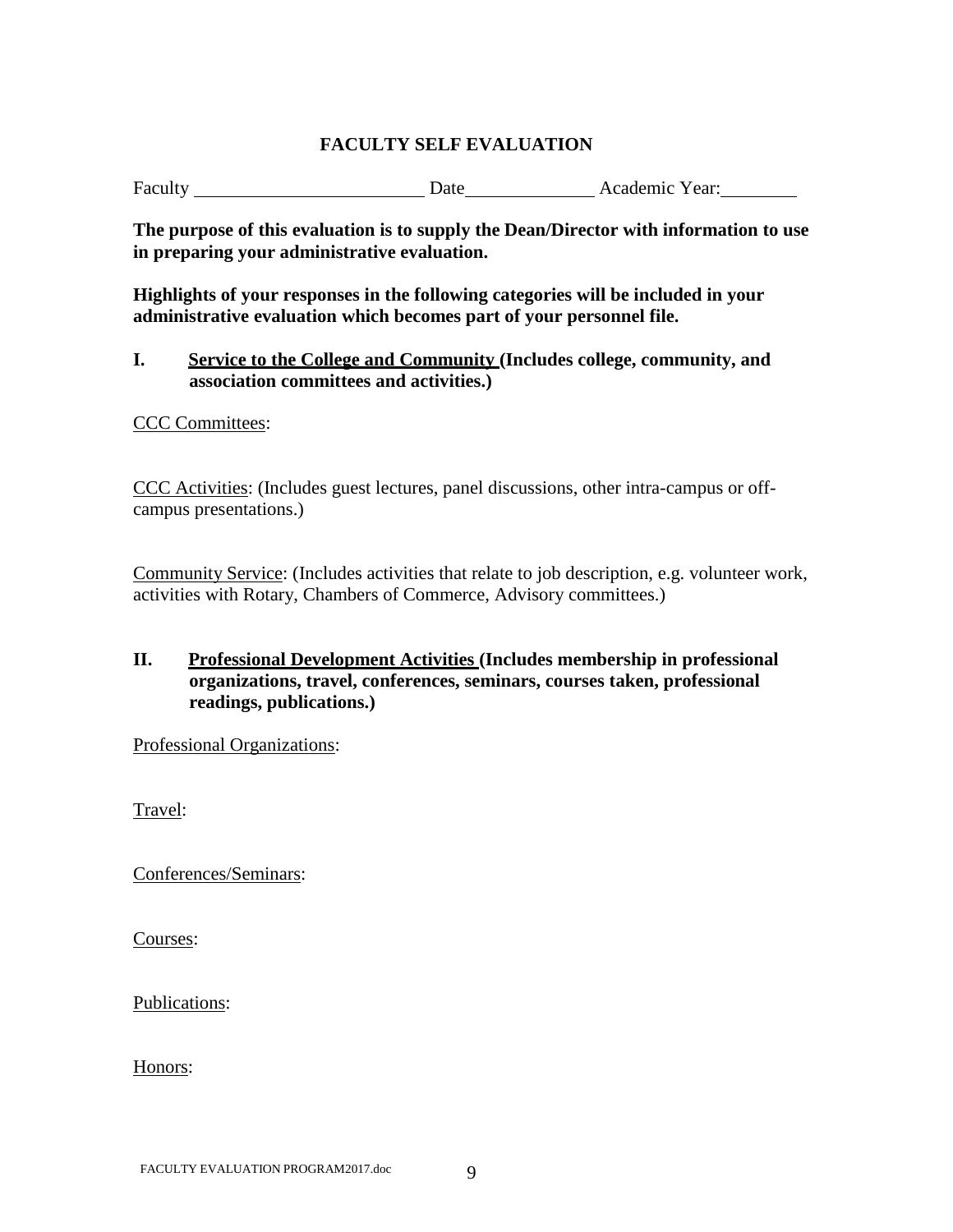#### **III. Comments and explanations on portfolio contents (Any special information that would help Dean/Director in understanding portfolio contents.)**

Student Evaluations:

Colleague Observations:

Other:

#### **IV. Personal Reflections:**

Strengths:

Areas I want to work on: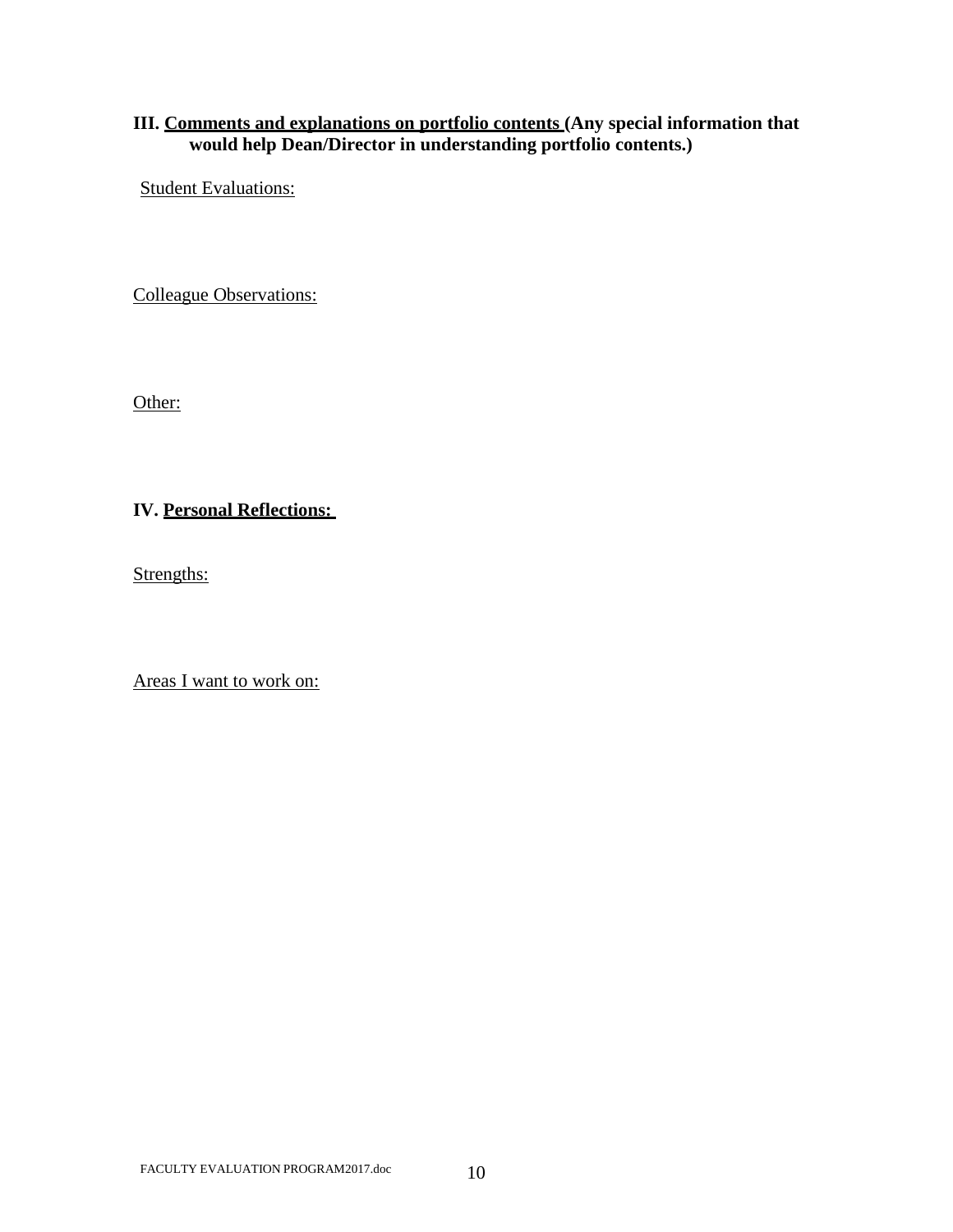#### **PROFESSIONAL DEVELOPMENT PLAN**

Each annually contracted faculty member and exempt employee will complete a professional development plan each year by **March 15**. The plan will be for the following academic year.

1. Professional goals (may include technology training):

2. Professional development activities planned: (This includes membership in professional organizations, travel, exchanges with other colleges or industry, conferences, seminars, courses, systematic reading or research, work experience, technology training, and publications.)

#### 3. Preliminary sabbatical or leave plans:

| Academic year: |  |
|----------------|--|
|                |  |

Terms:

Activities planned:

Relevance to assignment:

Employee's Signature Date

Supervisor Approval Date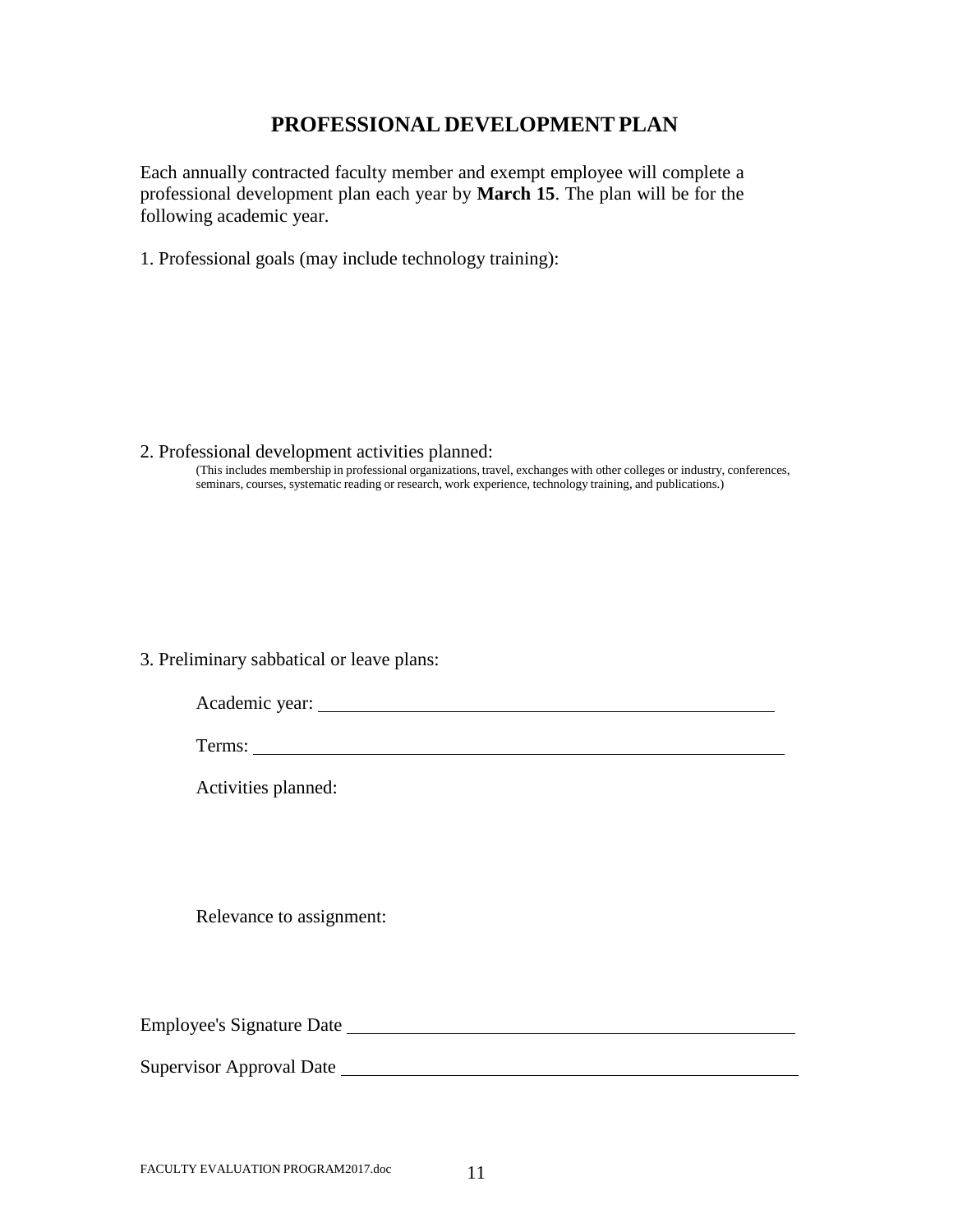## II. STUDENT EVALUATION FACET

Each regular faculty member and each probationary faculty member hired prior to July 1, 2016 will submit one student evaluation per year; probationary faculty hired on or after July 1, 2016 collect student evaluations from all classes during all terms of their probation (see p. 5 for details about what to include in the evaluation portfolio). Faculty whose primary responsibilities consist of teaching courses will choose at least one course from which to submit a set of student evaluations; faculty with substantive noncourse assignments may choose a course or duties for the student evaluation. If a faculty member wants multiple student evaluations each term, s/he should discuss the requests with the department chair to make sure staff time is available for the extra evaluations. This evaluation applies to instruction, non-traditional instruction, or non-instructional duties. Please adapt the forms accordingly. Examples could include:

- Student feedback from advising sessions
- Student feedback from visits to the Library reference desk
- Focused or randomized student surveys
- Any other faculty-developed evaluation formats

#### BASIC EVALUATION PACKET:

Standard CCC student evaluation form, which may include any departmentspecific or course-specific questions developed by the department.

1 every year - See attached.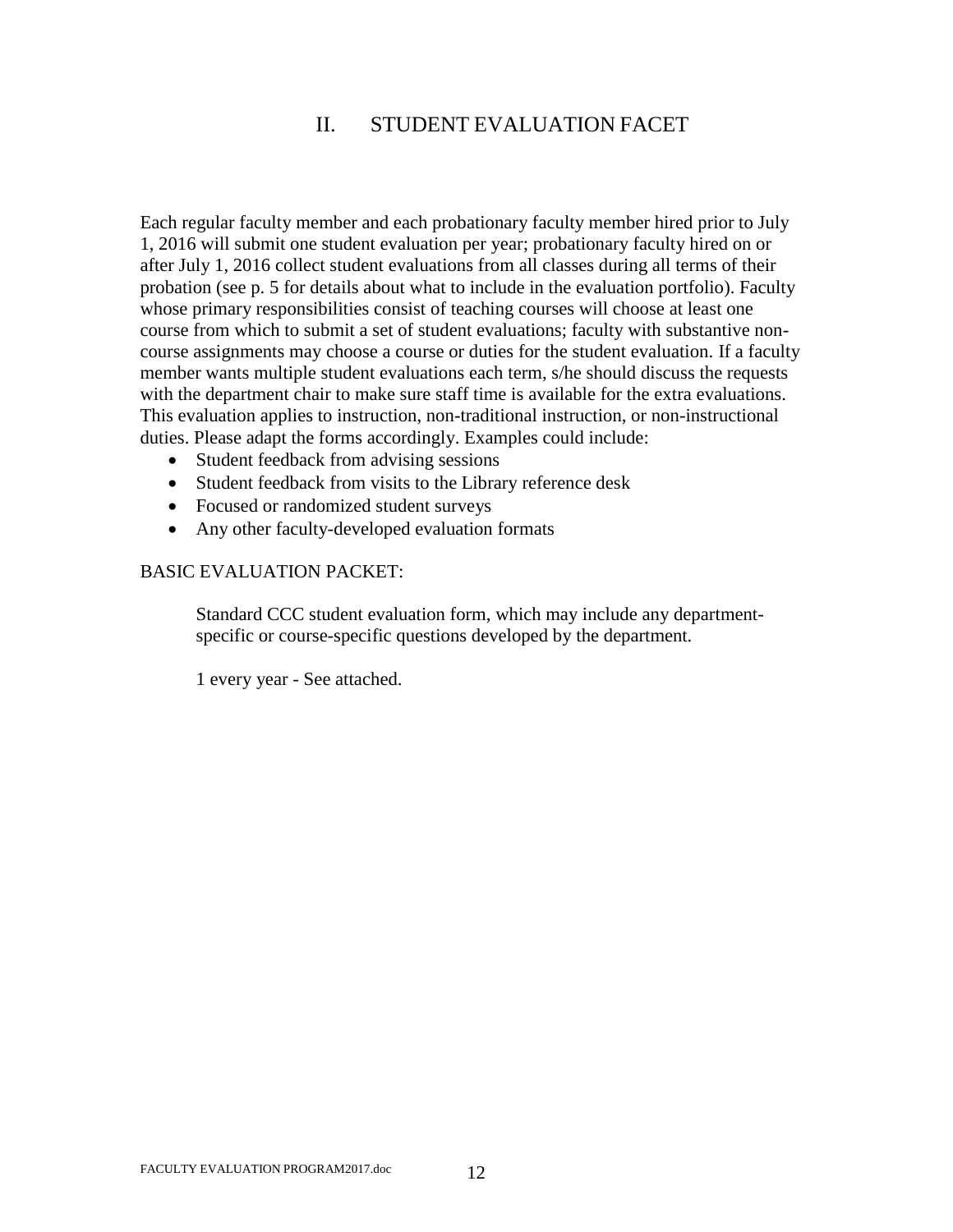## FACULTY F A Q - STUDENT EVALUATIONS

#### **Do we use a Scantron form?**

Yes. We will arrange for the student evaluations with our department administrative assistant The program calls for one set of student evaluations per year, but we can include additional sets, if there is no workload hardship on our department staff.

#### **The department administrative assistant was too busy to do my student evaluation when I wanted one done. Now what?**

Work with the department chair and administrative assistant to arrange a time that is mutually agreeable to all concerned. If the administrative assistant is unavailable, the faculty member will work with her/his evaluating administrator to choose a mutually agreeable person to administer the student evaluation.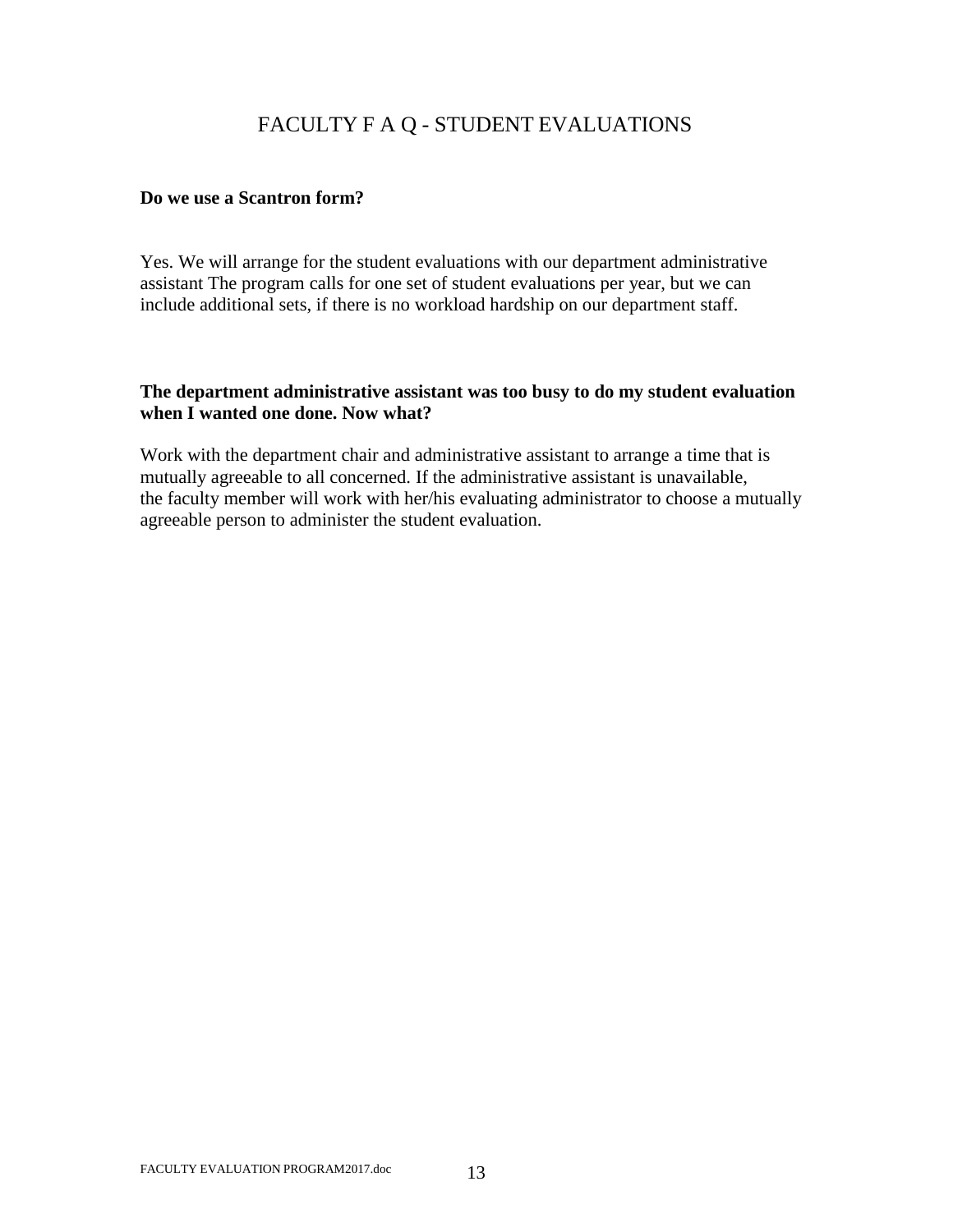#### **STUDENT EVALUATION OF FACULTY**

**Faculty**

**Course** 

**Date** 

**The objective of the evaluation is to give a faculty member information he/she may find useful for improving his/her teaching. Please consider each item carefully and make your response as honest as you can. If you feel you cannot respond to an item, leave it blank. Results of the survey will be sent in summary form to the faculty member. Students will not be identified.**

#### **PLEASE MARK THE SCANTRON FORM:**

- … **Excellent**
- … **Above Average**
- … **Average**
- … **Below Average**
- … **Poor**

#### **FACULTY EVALUATION**

Is knowledgeable and current in the subject matter of this course.

Prepares effectively for class.

Demonstrates enthusiasm for subject matter and teaching.

Clearly defines and communicates course objectives.

Provides explanations that are clear and understandable.

Encourages participation.

Provides timely feedback throughout the term.

Assigns work that is helpful to learning course material.

Uses evaluation and/or testing procedures that seem reasonable and fair.

Encourages independent and critical thinking.

Creates an atmosphere in which students have the opportunity to succeed.

Is available to meet with students during office hours or in individual conferences.

Treats all students fairly and does not discriminate.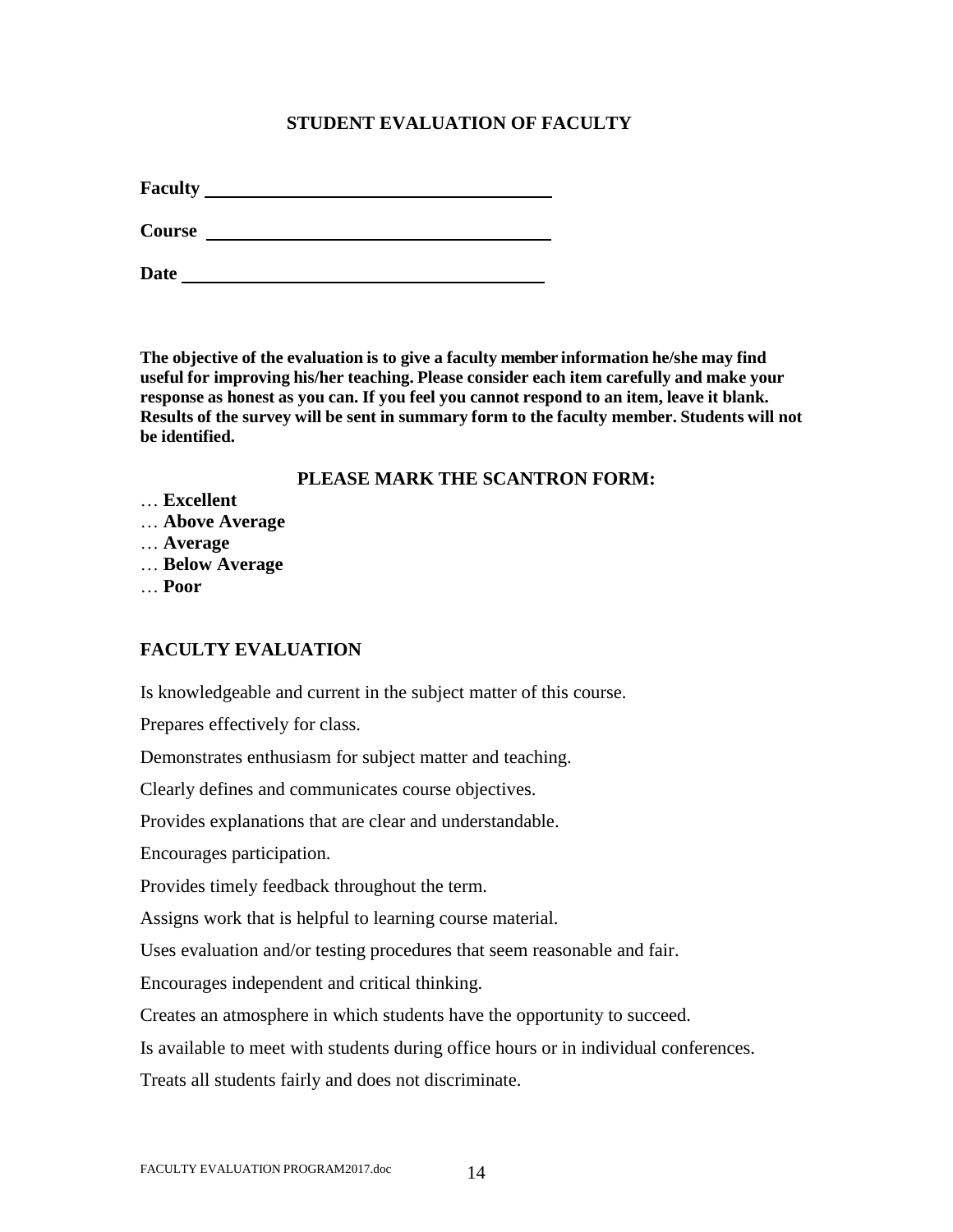#### COMMENTS:

The stronger features of the class were:

The weaker features of the class were:

General comments: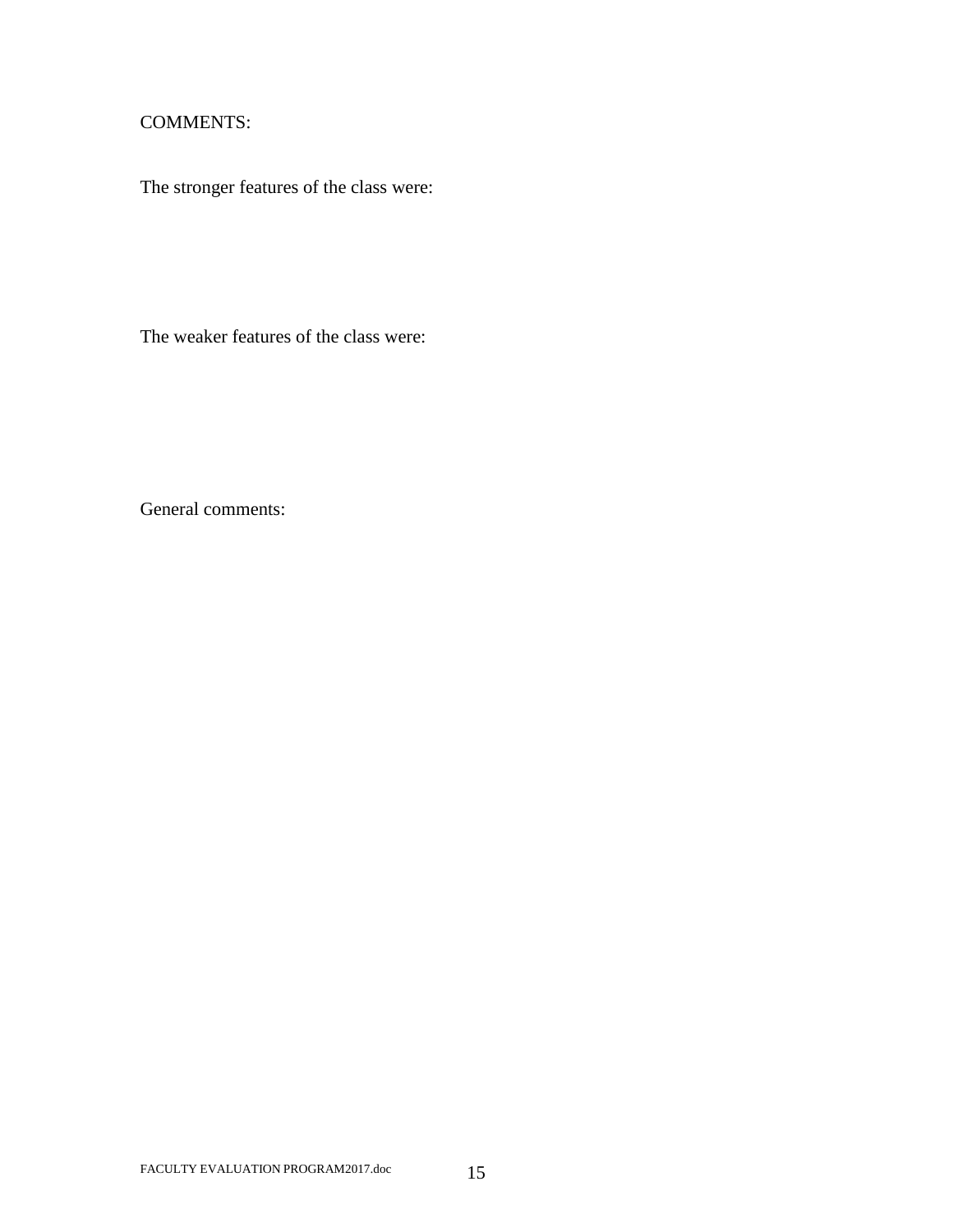#### III. COLLEAGUE OBSERVATION FACET

Faculty will choose colleagues to participate in the observation process. Ideally, colleagues will observe each other's class. Choices should be discussed with appropriate administrator.

#### BASIC OBSERVATION PACKET:

Colleague Observation Guidelines/Form - 1 every year - See attached.

Each faculty member will submit a minimum of one colleague observation each year. Faculty members whose responsibilities primarily consist of teaching courses will choose at least one class for observation; faculty members with substantive non-course assignments may choose a class or duties for the observation. Each faculty member may choose any colleague he/she wishes to do the observing; the colleague selected should be agreed to by the evaluating administrator.

In the event that a faculty member does not teach during the academic year, the faculty member may select an alternative instructional event for observation. Examples of alternative instruction events are, but are not limited to; professional conference presentations, LEAN training, presentations during In-service week and on-campus professional development presentations. A good rule of thumb is that presentations should be 50 minutes in length and instructive to the audience.

As a best practice, the colleague observation facet should involve a pre-observation meeting, the observation, and a post-observation meeting. There are three choices of colleague observation forms available on the HR website, and are shown on pages  $20 - 23$ of this Handbook.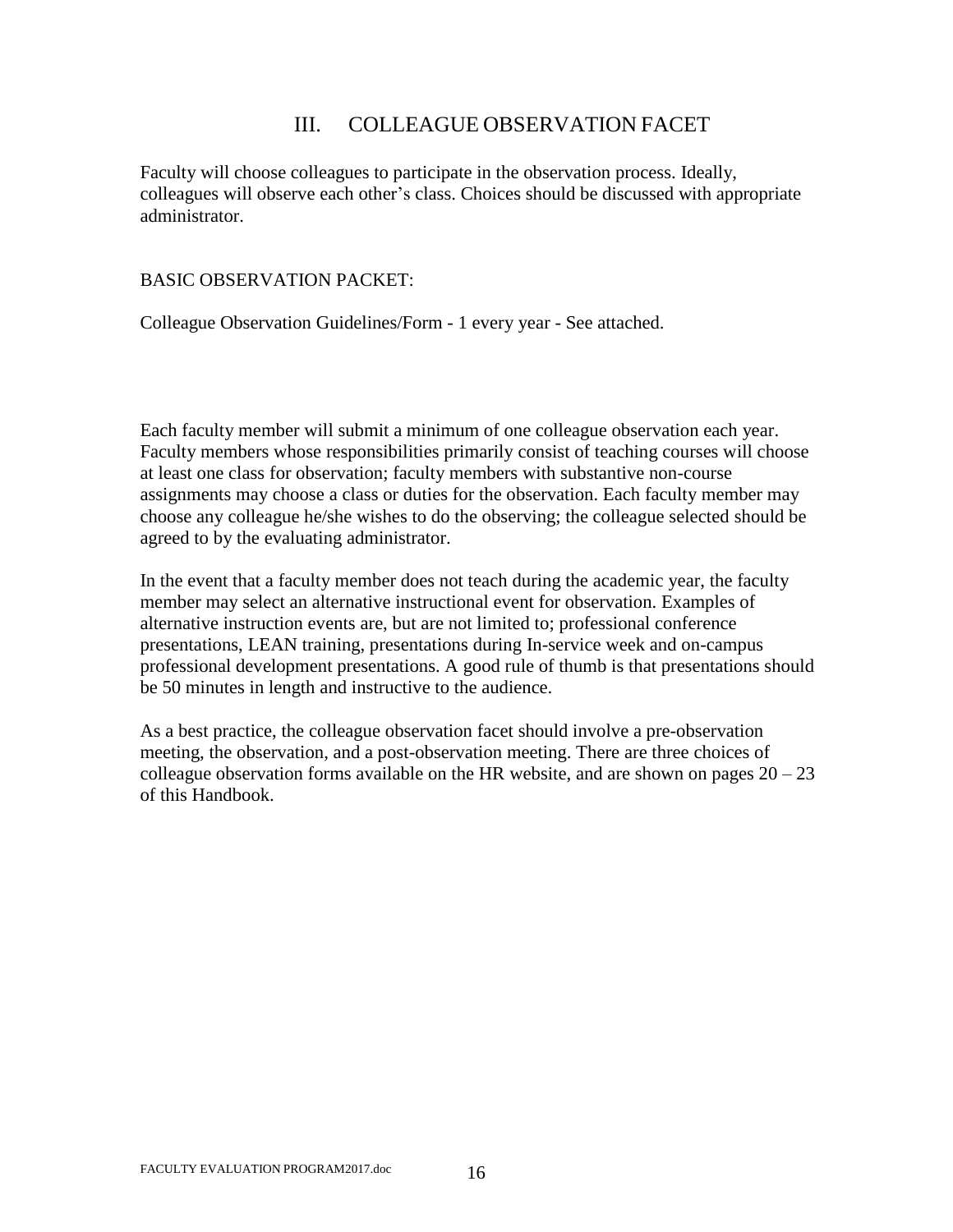## FACULTY F A Q - COLLEAGUE OBSERVATIONS

#### **What is the purpose of the colleague observations?**

Since the focus of the program is on teaching effectiveness, this aspect allows us the opportunity to observe our colleagues and share our strengths in the classroom. These classroom visits are not evaluations; they are observations. We are not looking for what's wrong in our colleagues' classrooms; nor are we evaluating any performance, positive or negative. We are learning what others do to reach students and we can share those practices that could work in our own classes.

#### **Do Deans have to visit my classroom?**

No, but we can invite them to observe our classes instead of, or in addition to, asking another faculty member to visit. And some Deans may want to visit our classrooms. Those visits are still observations, not evaluations.

#### **What do I have to do? What do I have to write up? What do I have to file?**

Arrange for classroom visits with a colleague. Mutual visits would be good. You could set up an informal pre-visit meeting to discuss what will be going on during the observation and then sit as an observer in the room. The visit should be as comfortable as possible for all involved. During the visit, note those practices that you find interesting. After the visit, write up your notes in anecdotal form, or use one of the forms included in this Handbook and give that to the colleague whose class you visited. There are several forms included in this Orientation Handbook. We can choose the one we like.

#### **What if my observer doesn't give me any write-up to file?**

First remind your colleague of his/her commitment and that you need the report for your portfolio. If that doesn't help, ask your Deans to assist. Also, you can write up a brief anecdotal account of your own reactions to the observation. What did you get out of the experience of being observed?

Choose any one of the three Colleague Observation Forms to use: Option 1A/1B, OR Option 2, OR Option 3. These forms are also located on the HR website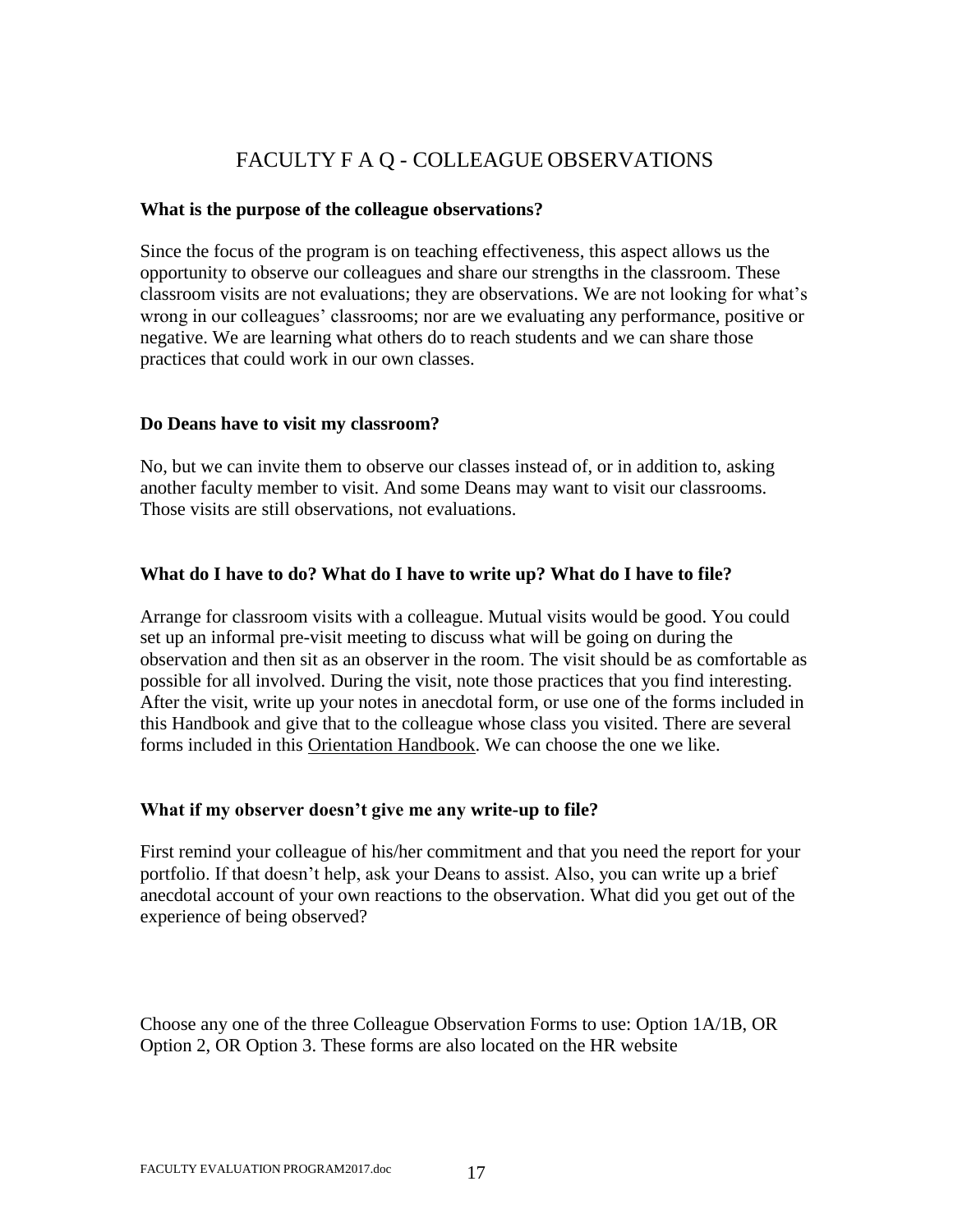## COLLEAGUE OBSERVATION GUIDELINES

The most important characteristic of this piece is observation, not evaluation. Colleague observers are not rating colleagues and should not think they need to prescribe improvements in anyone's classroom performance. The goal is to discuss teaching effectiveness and share techniques that work.

- 1. Faculty choose their own observation colleagues who are agreeable to the administrative evaluator. Colleague partners should be comfortable with each other, be willing to be honest and supportive in the observations, and have compatible teaching schedules. Partners should discuss their ideas about class observations and may develop a plan for reciprocal observations. Faculty may choose to have an administrator observe their classes.
- 2. Observations could include both pre- and post-observation meetings. Pre-observation discussions can include, if applicable, background information about the course and its sequence, the material to be covered during the observation, background information on the students' preparation for the session, and any other relevant information. The faculty being observed can ask the observer to look at particular areas like classroom management, presentation of material, student response. Partners should agree on what the observer will look at or note during the class. Post-observation meetings should take place as soon as possible after the observation.
- 3. Colleague partners should discuss the form, format, or questions that the observer is to work with. Forms are attached; feel free to adapt the questions as you like. One very simple format is to list "What I see" and "What I like" during the observation.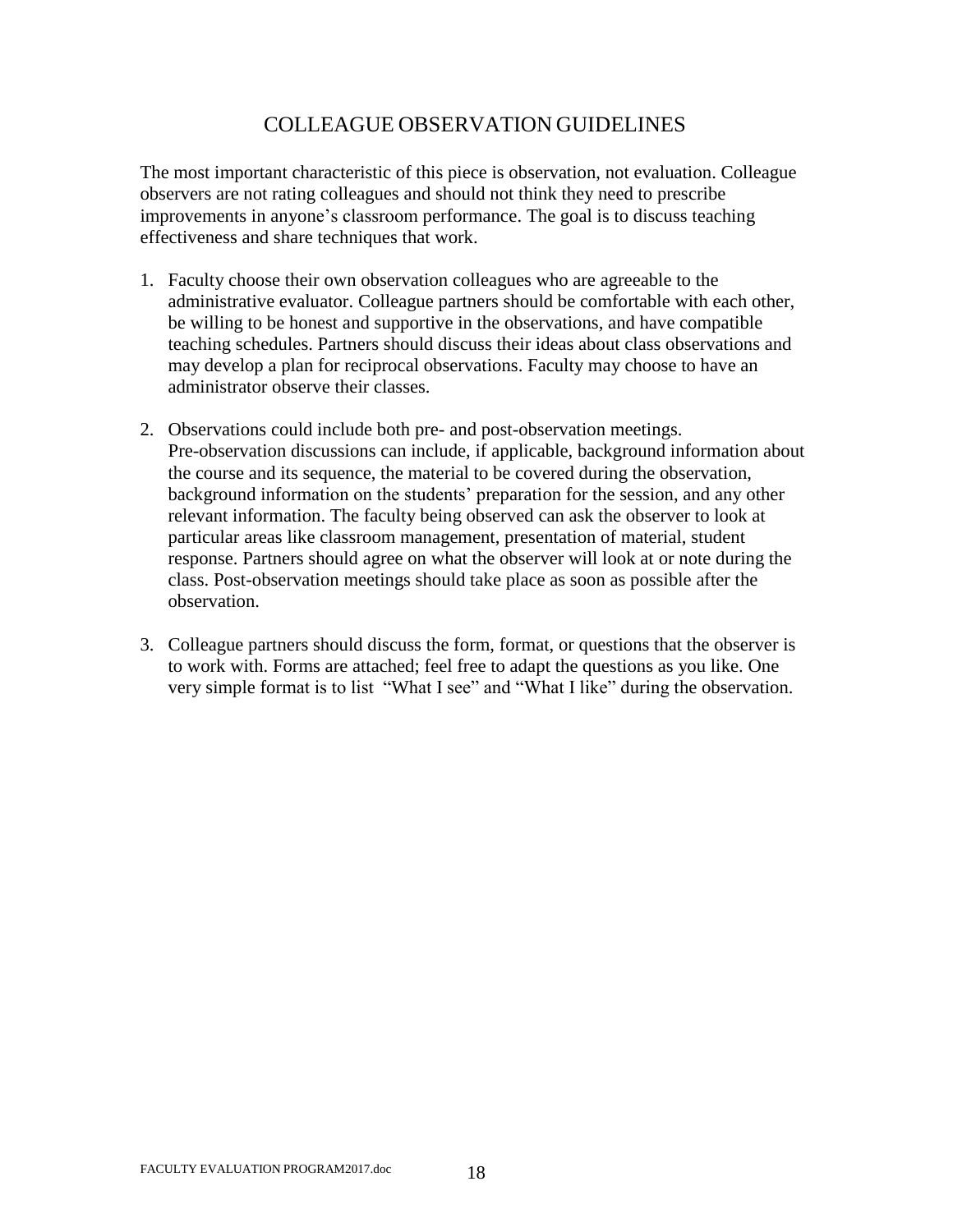### COLLEAGUE OBSERVATION GUIDELINES USEFUL FEEDBACK

The following suggestions have been adapted from Improving a College/University Teaching Evaluation System: A Comprehensive Curriculum for Faculty and Administrators, by Laurie Richlin and Brenda Manning. The original source is A Handbook for Faculty Development, Vol I. W.H. Berquist and S.R. Phillips. Dansville, NY: The Council for the Advancement of Small Colleges, 1975. pp 224+.

To be helpful to colleagues, feedback, oral or written, is:

Descriptive, not evaluative. Describing one's own reactions to a class observed leaves the individual observed free to use the information or not. Using descriptive rather than evaluative language reduces the tendency for defensive responses.

Specific, not general. "It was a really great class" may not be as helpful as "Your attention to every member of the small groups allowed all class members to participate." Focused on behavior, not personalities: "That person talked more than anyone in the meeting, cutting off others' comments," rather than, "What a loud-mouth bully."

Timely. Colleagues should discuss the observation as soon as possible after the visit so that the class visit is still fresh in both parties' minds.

You may want feedback about/the observer to notice items such as:

The learning environment Teaching techniques and strategies Connections with students Use of technology Organization of content Safety precautions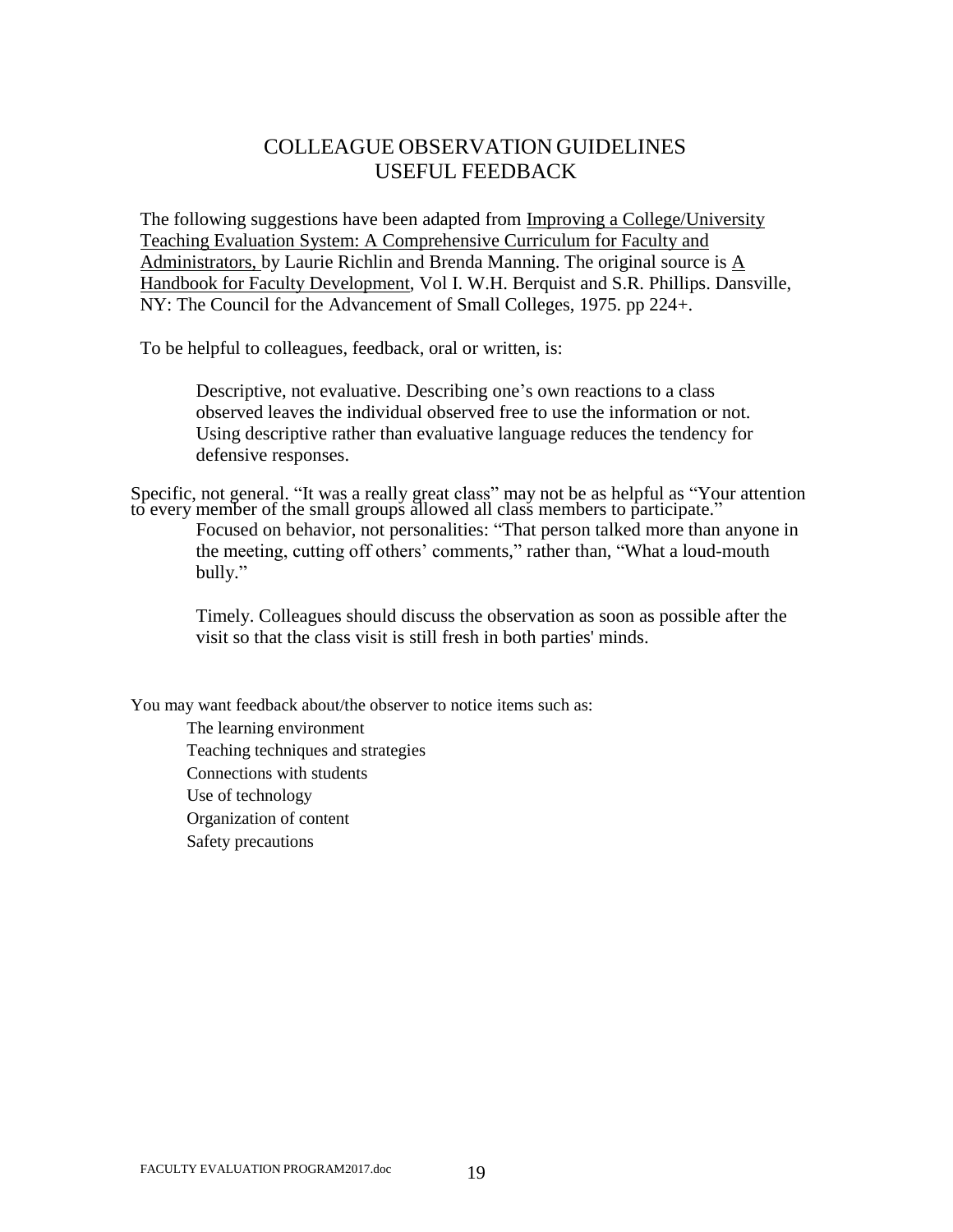#### COLLEAGUE OBSERVATION FORM OPTION 1 Part A

| <b>FACULTY OBSERVED:</b> | DATE:        |  |
|--------------------------|--------------|--|
| <b>CLASS</b>             | DAY AND TIME |  |

OBSERVER:

#### FOR THE OBSERVER:

What was the most useful part of the classroom observation to you?

How might classroom observations improve your teaching effectiveness?

What techniques did you observe in your colleague's class that you think you might try in your own?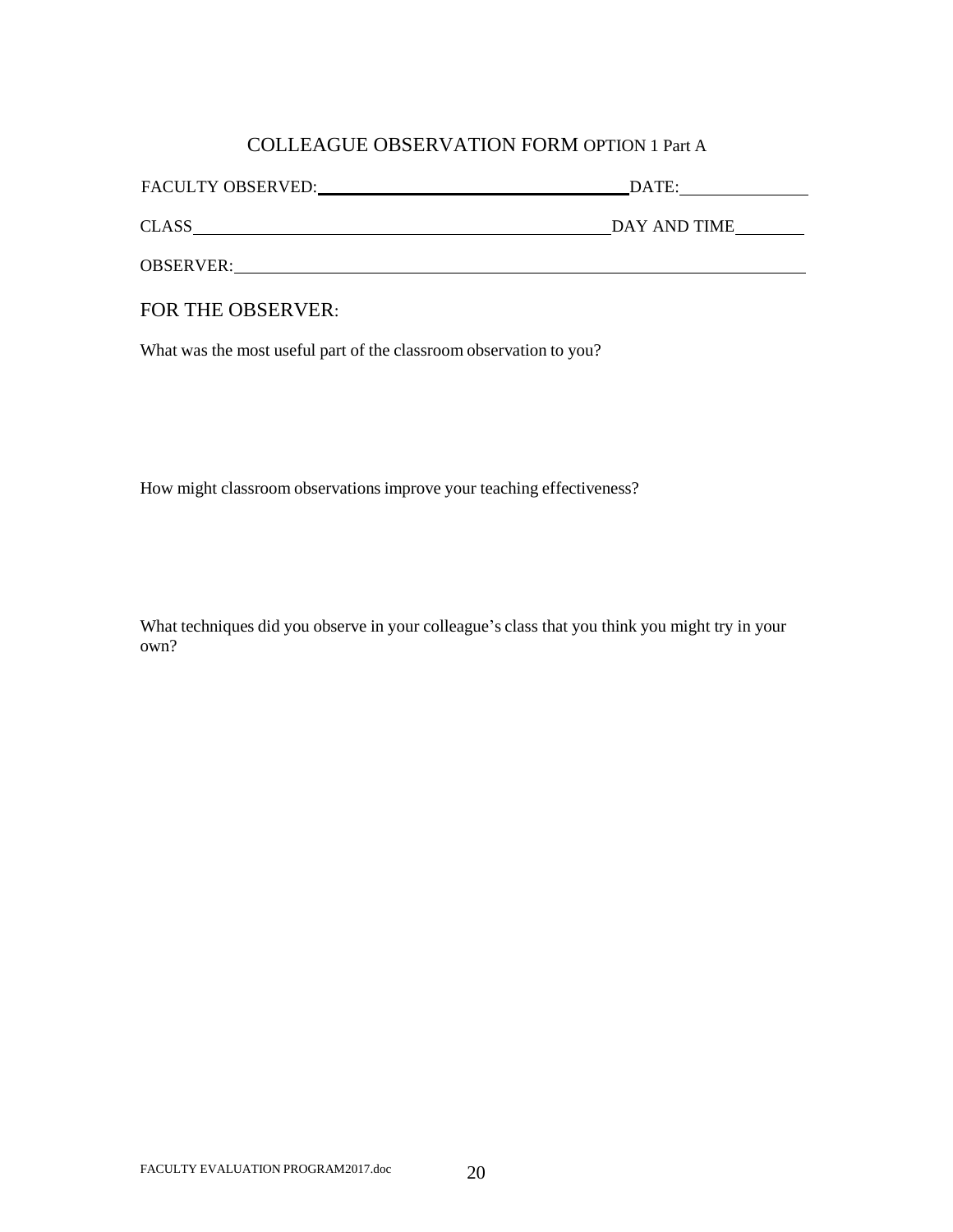#### COLLEAGUE OBSERVATION FORM OPTION 1 Part B

| FACULTY OBSERVED: | DATE:        |
|-------------------|--------------|
| <b>CLASS</b>      | DAY AND TIME |
| <b>OBSERVER:</b>  |              |

FOR THE ONE BEING OBSERVED:

How did you prepare for this observation?

How did you feel about being observed? Did your behavior in class differ because of the observer?

Were your objectives for the class met in spite of the observer=s presence and/or participation in your class?

How might classroom observations improve your teaching effectiveness?

What was the most useful part of the classroom observation to you?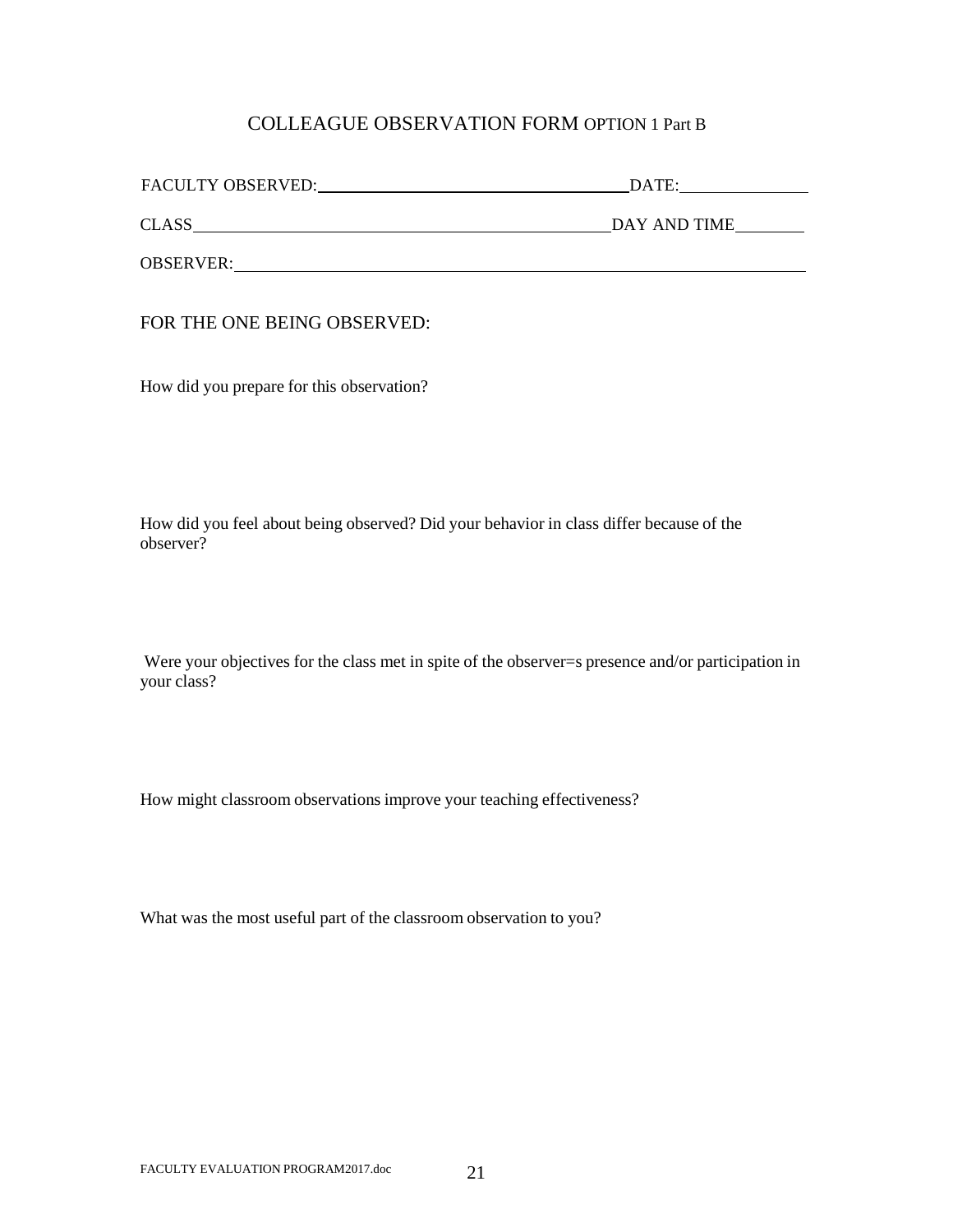### COLLEAGUE OBSERVATION FORM OPTION 2

| FACULTY OBSERVED:<br>DATE: |              |
|----------------------------|--------------|
|                            |              |
| <b>CLASS</b>               | DAY AND TIME |
| <b>OBSERVER:</b>           |              |

FOR THE OBSERVER:

What I see during the class:

What I like: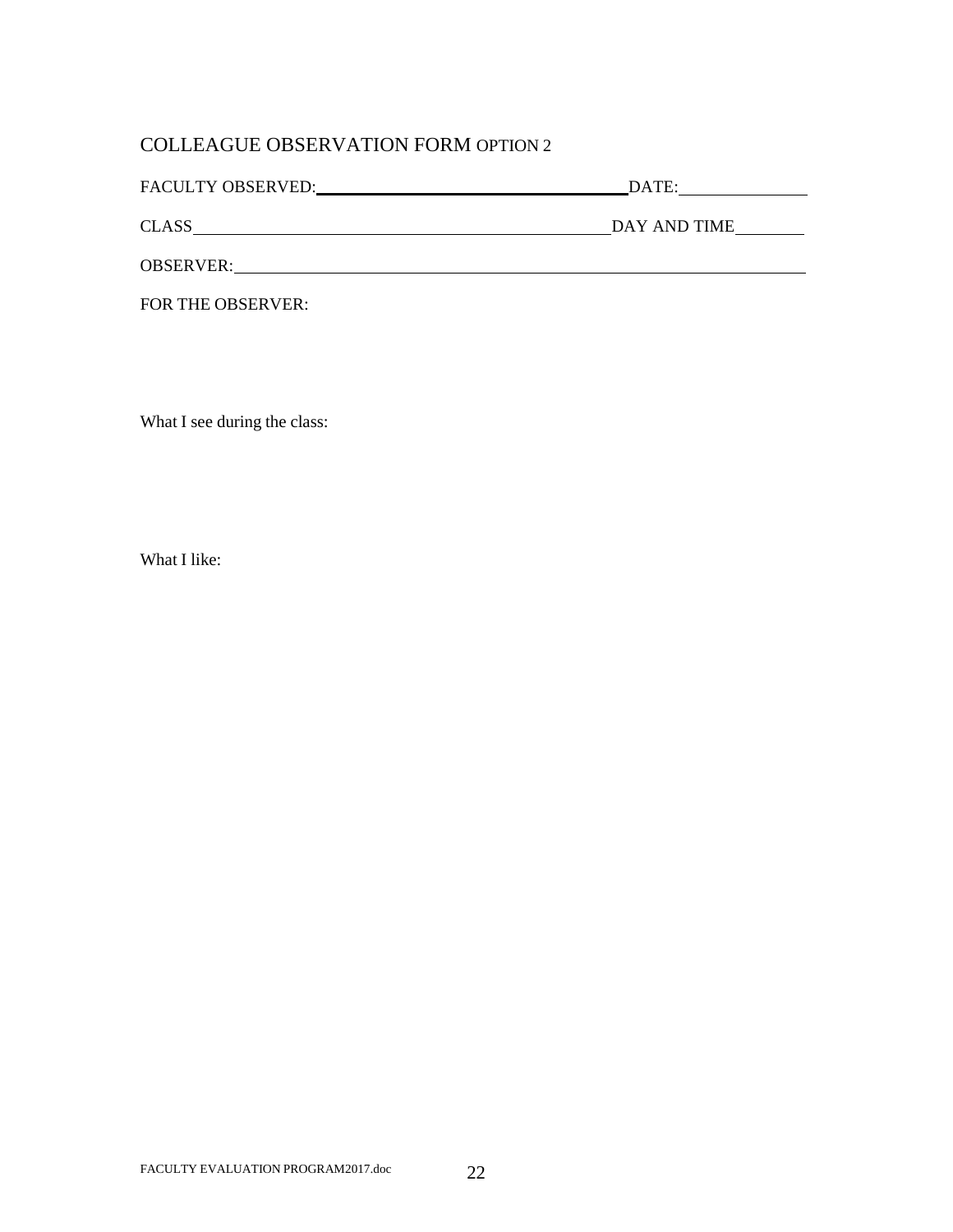## COLLEAGUE OBSERVATION FORM OPTION 3

| FACULTY OBSERVED: | DATE:        |
|-------------------|--------------|
| <b>CLASS</b>      | DAY AND TIME |
| <b>OBSERVER:</b>  |              |

FOR THE OBSERVER:

Open-Ended - Any form or report you and your colleague agree to use.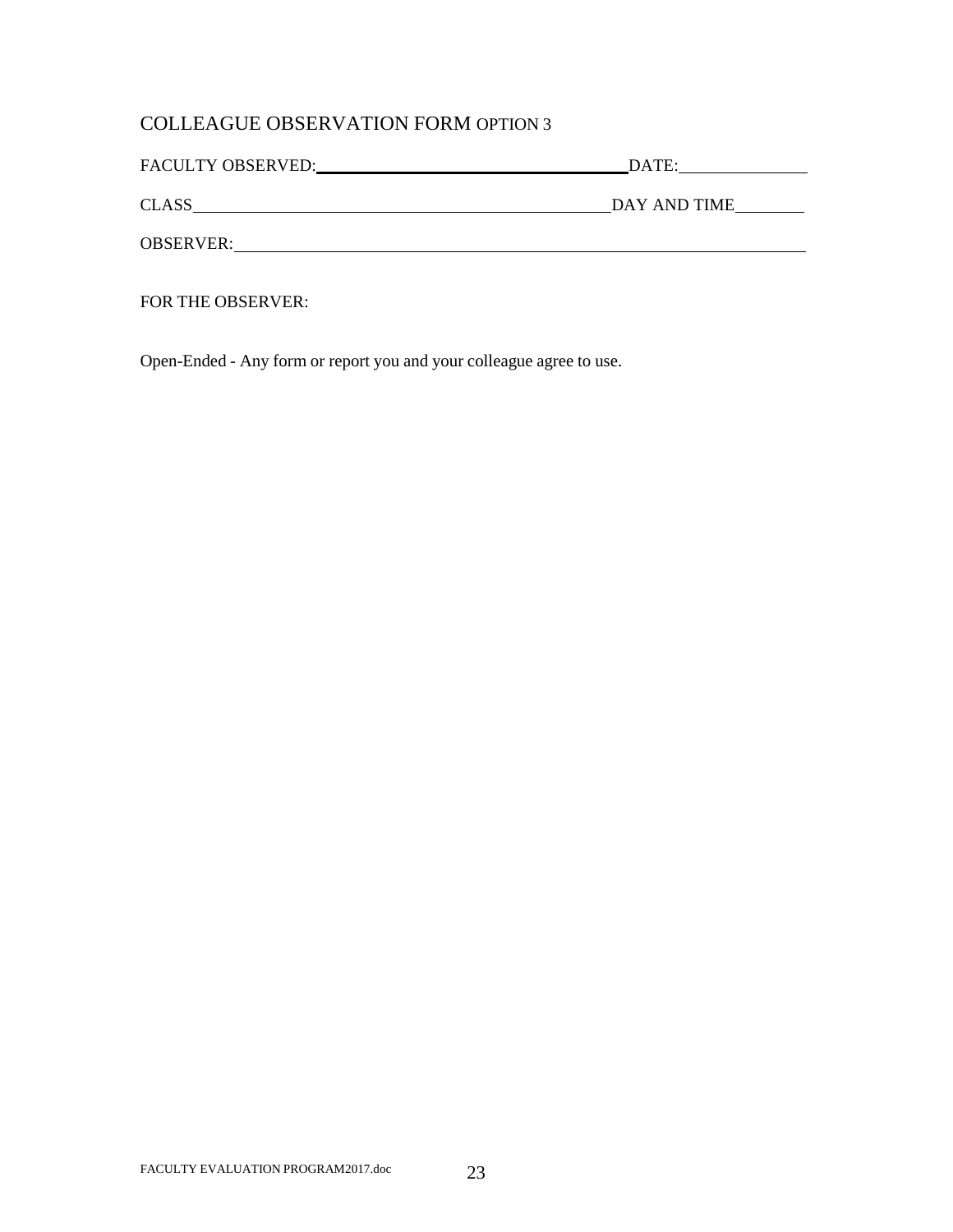## IV. OPTIONAL FACET

Each faculty member has the option to include observation, documentation, or reflection of your duties as described in Article 4. Examples could include:

- Summaries of peer discussions about teaching, assessment, problem solving
- Thank you notes, commendations, etc. from external sources
- Informal student evaluations
- External evaluations, such as from Quality Matters
- Feedback from work on special projects such as release time from curriculum development
- Reports, presentations and other documentation of your work
- E-portfolio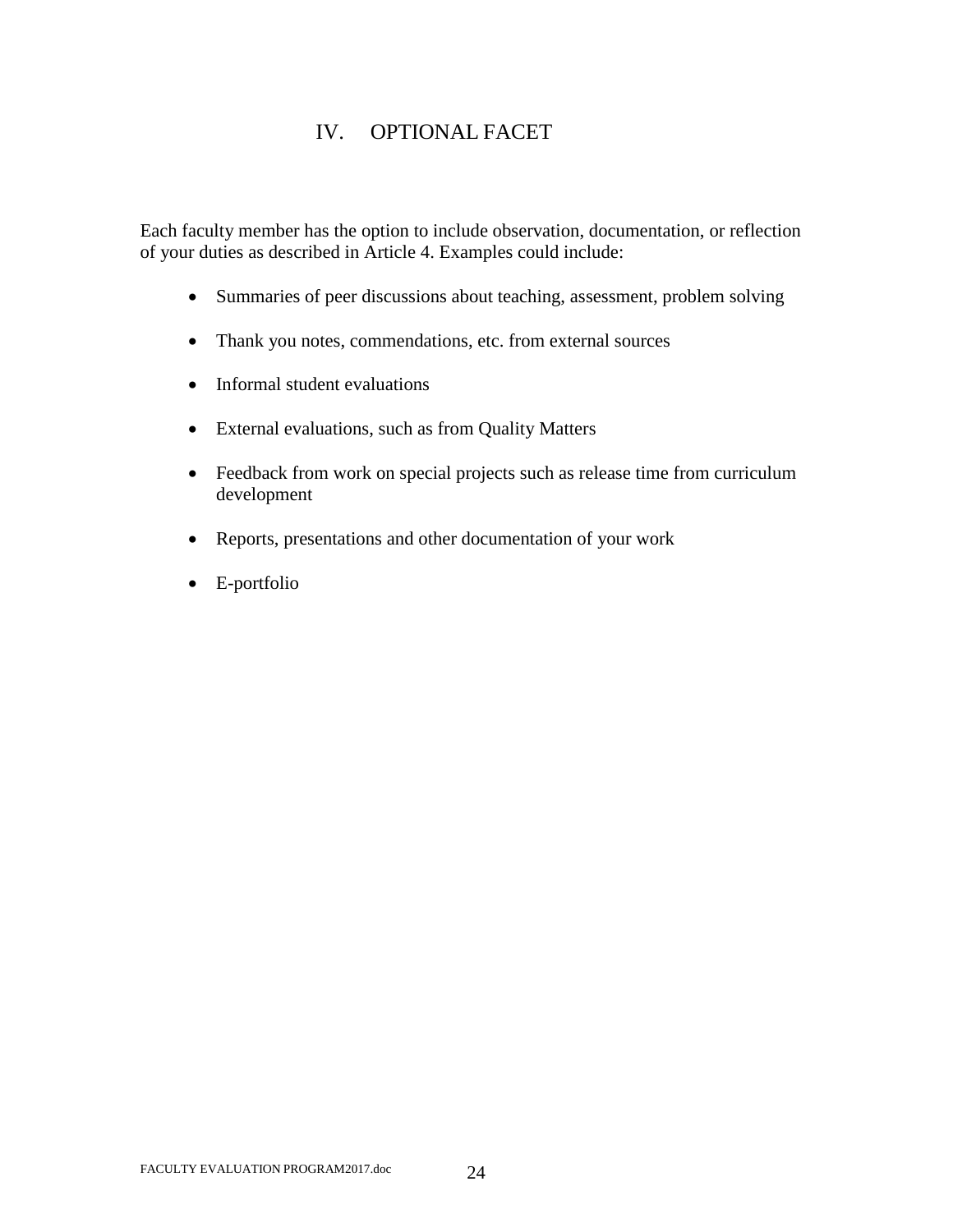## F A Q - ADMINISTRATIVE EVALUATOR

#### **What do I look for in the faculty's evaluation portfolio?**

The administrative evaluation criteria are provided in Article 4 of the current Full-Time Faculty Agreement.

#### **What if a faculty member does not submit any materials for the three-year administrative evaluation?**

An administrator would then state that the faculty member did not submit any materials over a three year period as directed in the faculty agreement.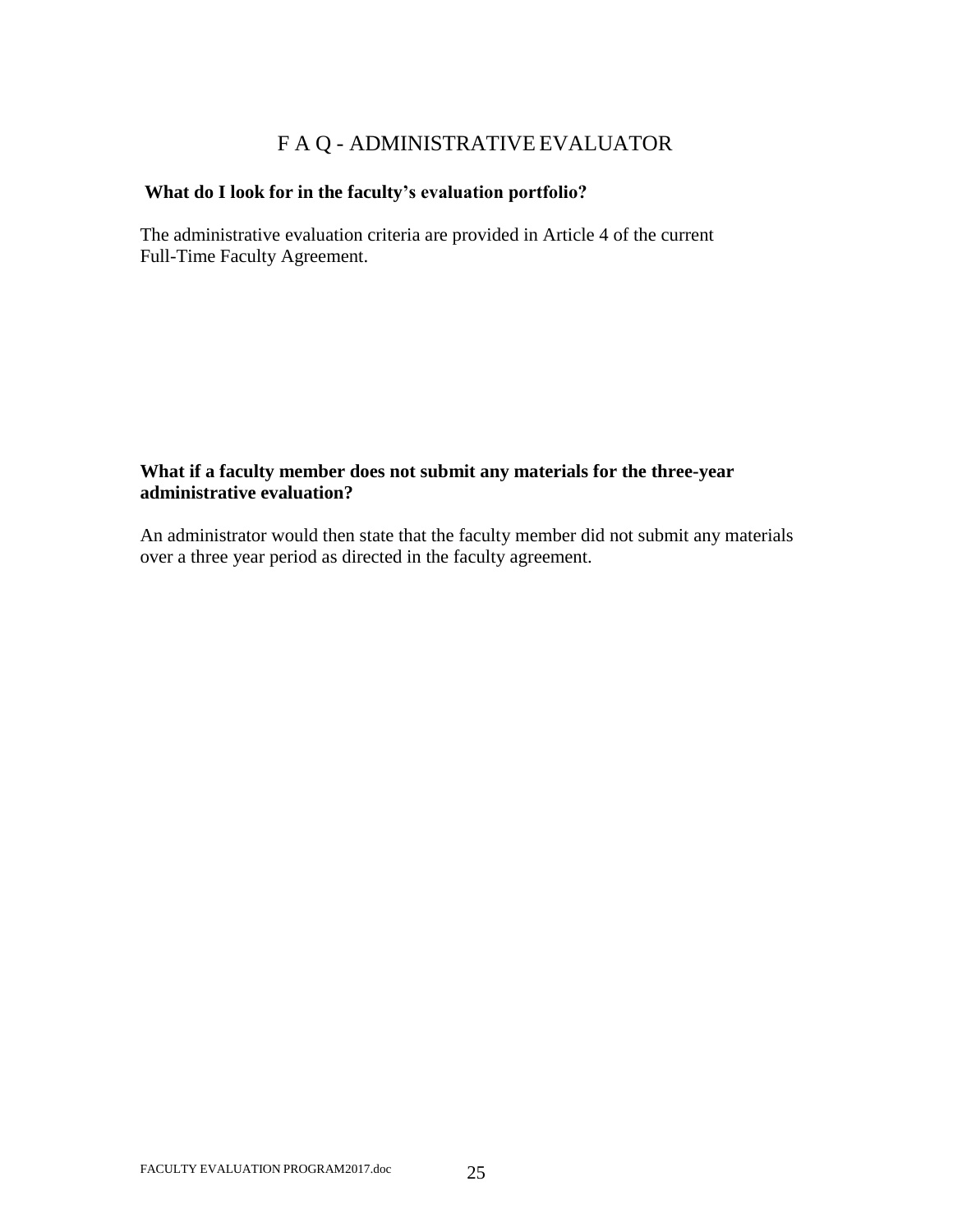## Regular Faculty \*, Every Third Year Evaluation \*\*

Faculty: Date: Department: Dean:

#### **Introduction**

**Highlights of the student evaluations** 

**Highlights of colleague observations** 

**Highlights of faculty member's self-evaluation**

**Other material submitted (optional)**

**Highlights of departmental meeting input – for step movement**

**Optional, other sources of information related to Article 3**

**Areas that need to be strengthened, course of action and timeline**

**Administrative evaluation** Satisfactory Unsatisfactory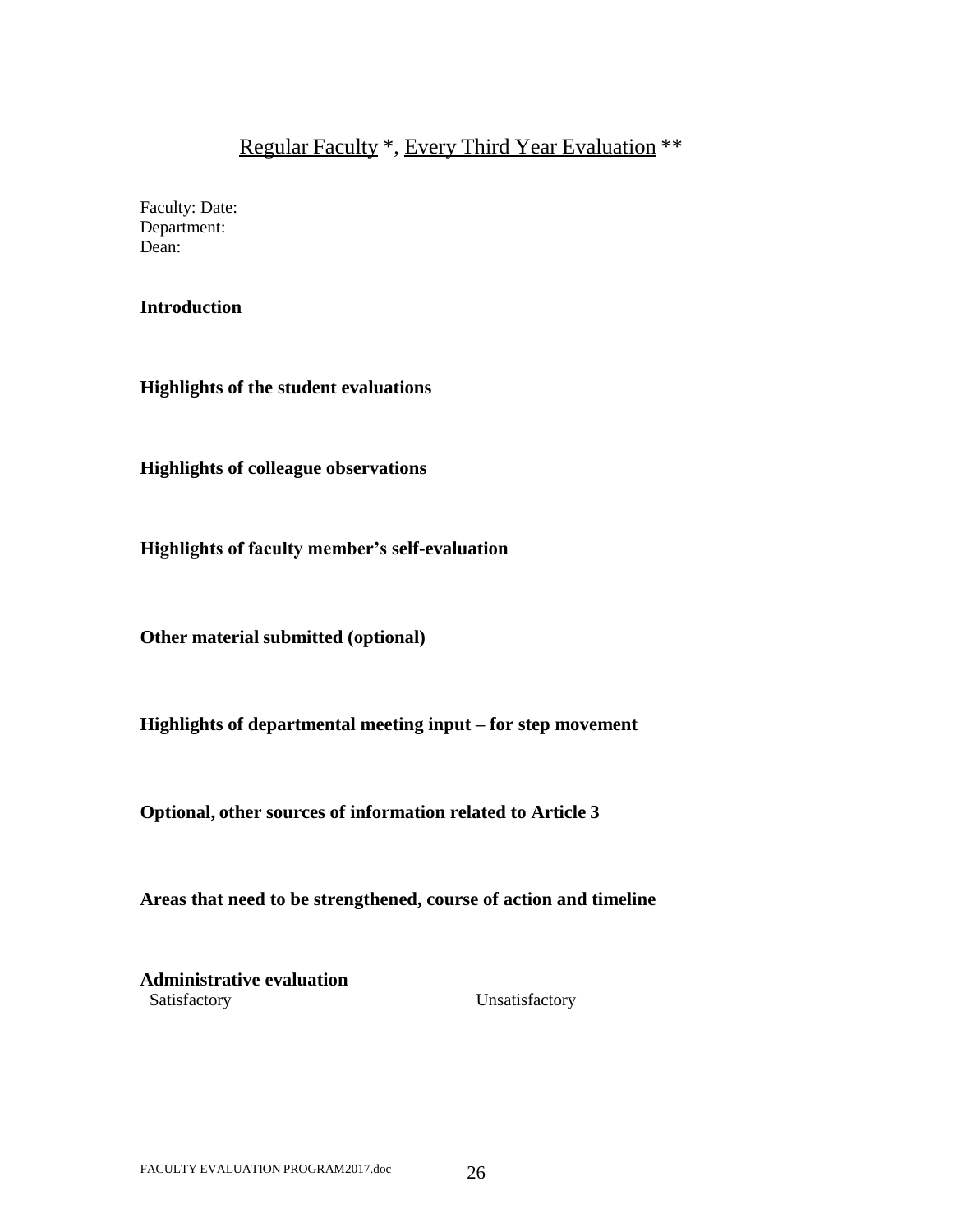## **Administrative Summary**

| Dean's Signature                  | Date $\frac{ }{ }$                                                       |
|-----------------------------------|--------------------------------------------------------------------------|
| Vice President's Signature        | Date $\frac{1}{\sqrt{1-\frac{1}{2}}\cdot\frac{1}{\sqrt{1-\frac{1}{2}}}}$ |
| Faculty's Signature               | Date $\_\_$                                                              |
| I agree with the above evaluation |                                                                          |
| Faculty's comments (optional):    |                                                                          |

**Notes**

*\* Specify whether* Regular Faculty *or* Probationary Faculty*.*

==========================================

| ** List what kind of evaluation it is:               |                                     |
|------------------------------------------------------|-------------------------------------|
| <b>First Year First Evaluation</b>                   | <b>First Year Second Evaluation</b> |
| Second Year Evaluation                               | <i>Third Year Evaluation</i>        |
| Step Movement Evaluation Every Third Year Evaluation |                                     |

FACULTY EVALUATION PROGRAM2017.doc 27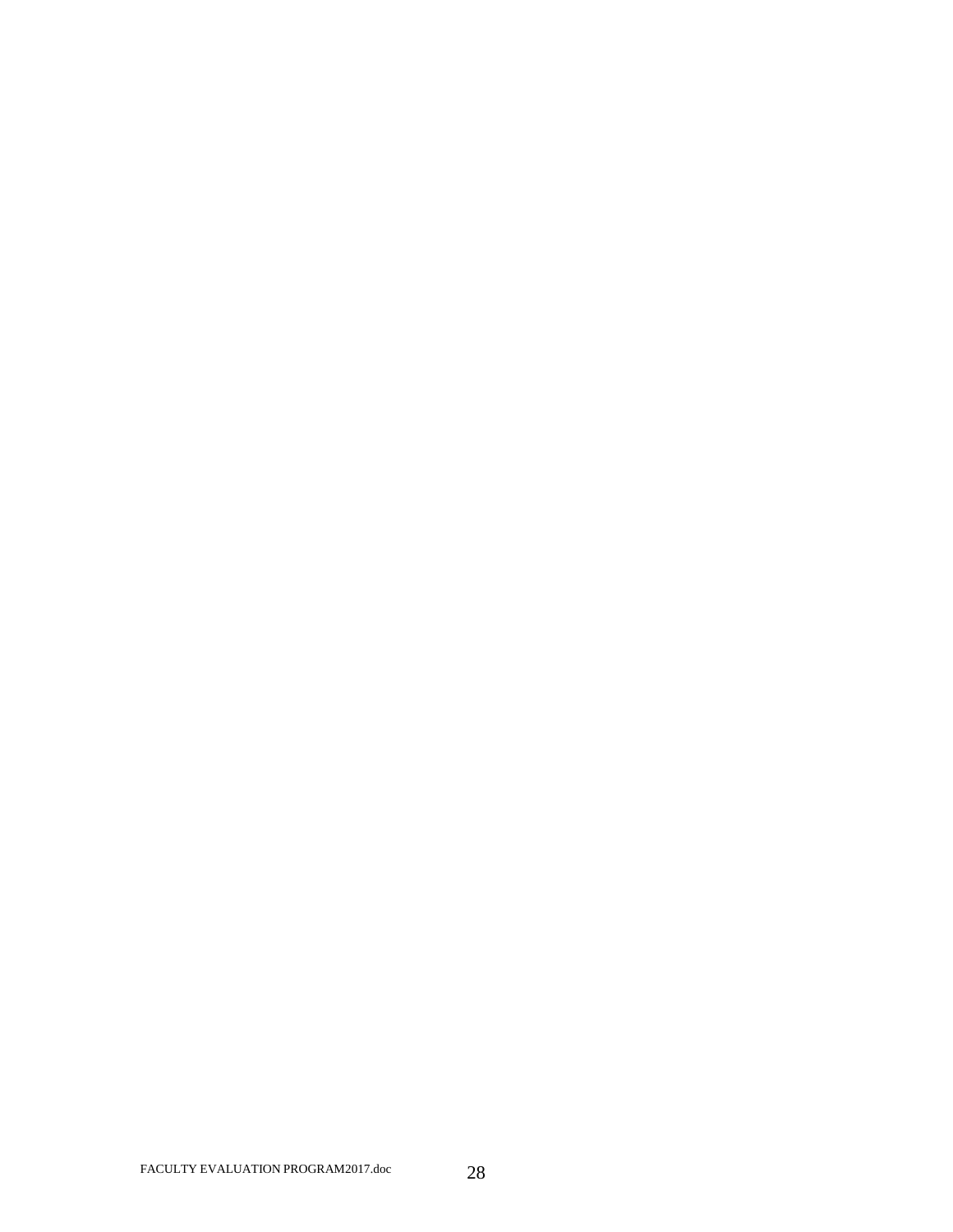## SAMPLE FYFE CHECKLIST (first-year probationary faculty only)

| FYFE Fall Term 2016 Checklist |                        |  |
|-------------------------------|------------------------|--|
| <b>Faculty:</b>               |                        |  |
| <b>Institute Attendance</b>   | <b>Completed Notes</b> |  |
| 9/13                          |                        |  |
| 9/14                          |                        |  |
| 9/15                          |                        |  |
|                               |                        |  |
| <b>Seminar Attendance</b>     |                        |  |
| 9/30                          |                        |  |
| 10/7                          |                        |  |
| 10/14                         |                        |  |
| 10/21                         |                        |  |
| 10/28                         |                        |  |
| 11/4                          |                        |  |
| 11/18                         |                        |  |
| 12/2                          |                        |  |
|                               |                        |  |
| <b>Assignments</b>            |                        |  |
| Reflection 1                  |                        |  |
| Reflection 2                  |                        |  |
| Reflection 3                  |                        |  |
| Reflection 4                  |                        |  |
| Reflection 5                  |                        |  |
| Reflection 6                  |                        |  |